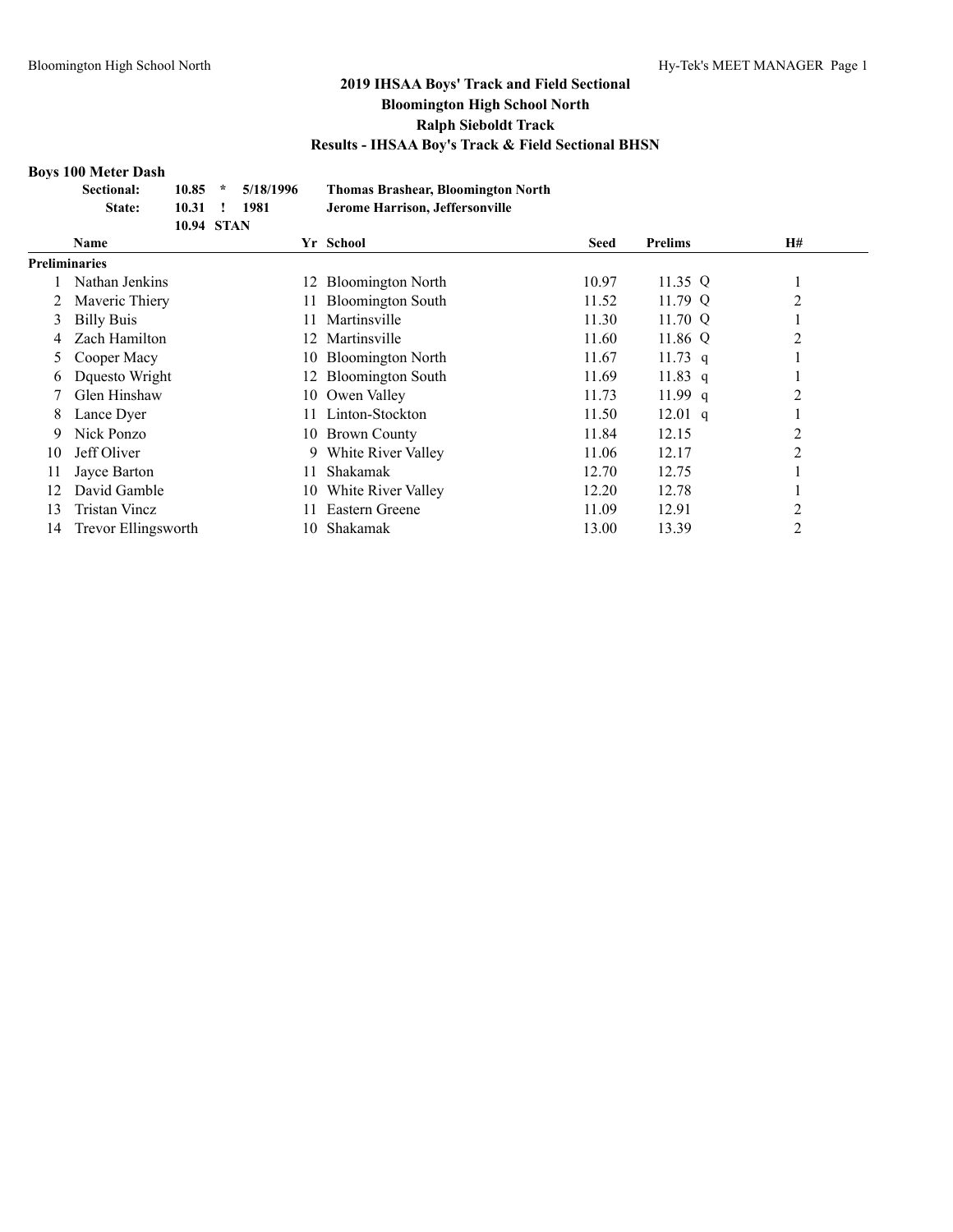#### **Boys 100 Meter Dash**

|               | <b>Sectional:</b><br>State: | 10.85<br>10.31<br><b>10.94 STAN</b> | $\star$ | 5/18/1996<br>1981 |     | <b>Thomas Brashear, Bloomington North</b><br>Jerome Harrison, Jeffersonville |                |               |               |
|---------------|-----------------------------|-------------------------------------|---------|-------------------|-----|------------------------------------------------------------------------------|----------------|---------------|---------------|
|               | <b>Name</b>                 |                                     |         |                   |     | Yr School                                                                    | <b>Prelims</b> | <b>Finals</b> | <b>Points</b> |
| <b>Finals</b> |                             |                                     |         |                   |     |                                                                              |                |               |               |
|               | Nathan Jenkins              |                                     |         |                   |     | 12 Bloomington North                                                         | 11.35          | 11.39         | 10            |
|               | 2 Cooper Macy               |                                     |         |                   |     | 10 Bloomington North                                                         | 11.73          | 11.72         | 8             |
|               | Zach Hamilton               |                                     |         |                   |     | 12 Martinsville                                                              | 11.86          | 11.77         | 6             |
| 4             | Glen Hinshaw                |                                     |         |                   |     | 10 Owen Valley                                                               | 11.99          | 11.81         |               |
|               | 5 Dquesto Wright            |                                     |         |                   |     | 12 Bloomington South                                                         | 11.83          | 11.87         | 4             |
| 6             | Lance Dyer                  |                                     |         |                   |     | 11 Linton-Stockton                                                           | 12.01          | 11.87         |               |
|               | <b>Billy Buis</b>           |                                     |         |                   | 11. | Martinsville                                                                 | 11.70          | 12.14         |               |
| 8             | Maveric Thiery              |                                     |         |                   |     | <b>Bloomington South</b>                                                     | 11.79          | 50.15         |               |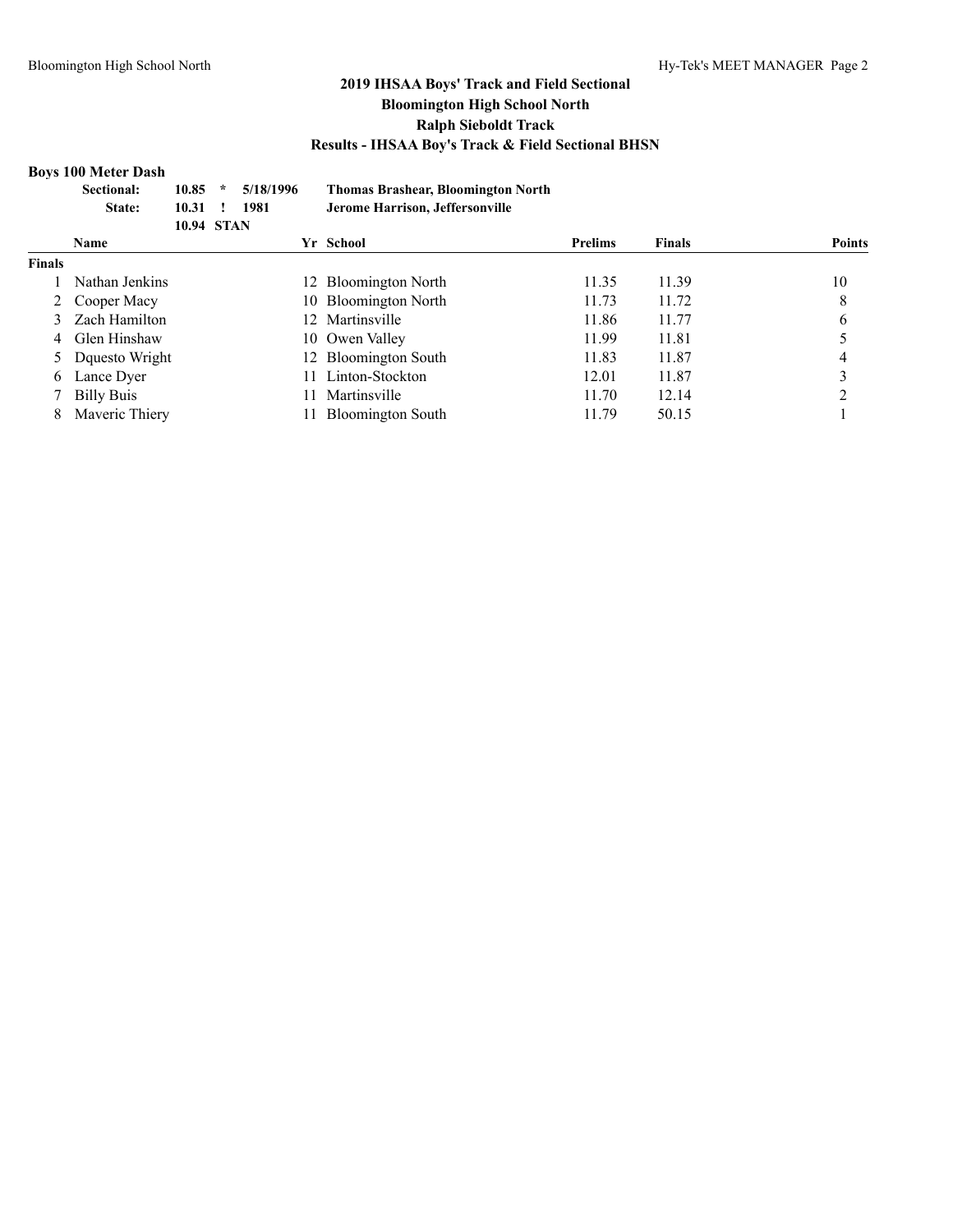#### **Boys 200 Meter Dash**

| Sectional: |              | $21.72 \div 5/18/1996$ | <b>Thomas Brashear, Bloomington North</b> |
|------------|--------------|------------------------|-------------------------------------------|
| State:     | 21.10 ! 1982 |                        | <b>Jeffrey Patrick, Gary Roosevelt</b>    |
|            | 22.08 STAN   |                        |                                           |

|               | <b>Name</b>          |     | Yr School                | <b>Seed</b> | <b>Prelims</b> | <b>H#</b>      |
|---------------|----------------------|-----|--------------------------|-------------|----------------|----------------|
| Preliminaries |                      |     |                          |             |                |                |
|               | Johnathan McGlothlin |     | Edgewood                 | 22.40       | 22.78 Q        |                |
|               | <b>Billy Buis</b>    |     | Martinsville             | 23.10       | 23.38 Q        | 3              |
| 3             | Nathan Jenkins       |     | <b>Bloomington North</b> | 22.66       | 23.76 Q        | 2              |
| 4             | Tyler Cox            | 10. | Martinsville             | 24.02       | 23.73 Q        |                |
| 5             | Nick Ponzo           | 10- | <b>Brown County</b>      | 24.04       | 24.18 Q        | 3              |
| 6             | Gavin House          | 10. | Linton-Stockton          | 24.67       | 24.48 Q        | 2              |
|               | Dquesto Wright       | 12. | <b>Bloomington South</b> | 24.61       | $23.76$ q      |                |
| 8             | John Foster          | 12. | <b>Bloomington South</b> | 23.97       | $23.89$ q      |                |
| 9             | Glen Hinshaw         | 10  | Owen Valley              | 24.13       | 24.56          | 2              |
| 10            | Cam Curtis           | 11- | Edgewood                 | 24.65       | 24.57          |                |
|               | Jeff Oliver          | 9.  | White River Valley       | 24.03       | 24.67          | $\overline{c}$ |
| 12            | Joe Barbu            | 12. | <b>Bloomington North</b> | 23.68       | 24.98          | 3              |
| 13            | Cole Sego            | 10  | Eastern Greene           | 25.80       | 25.43          | 2              |
| 14            | Damien Lisman        |     | Shakamak                 | 25.80       | 25.52          | $\overline{c}$ |
| 15            | Tristan Vincz        |     | Eastern Greene           | 24.09       | 26.10          | 3              |
| 16            | David Gamble         | 10  | White River Valley       | 25.07       | 26.13          | 3              |
| 17            | Brayson Shipman      | 9.  | Shakamak                 | 26.00       | 26.77          |                |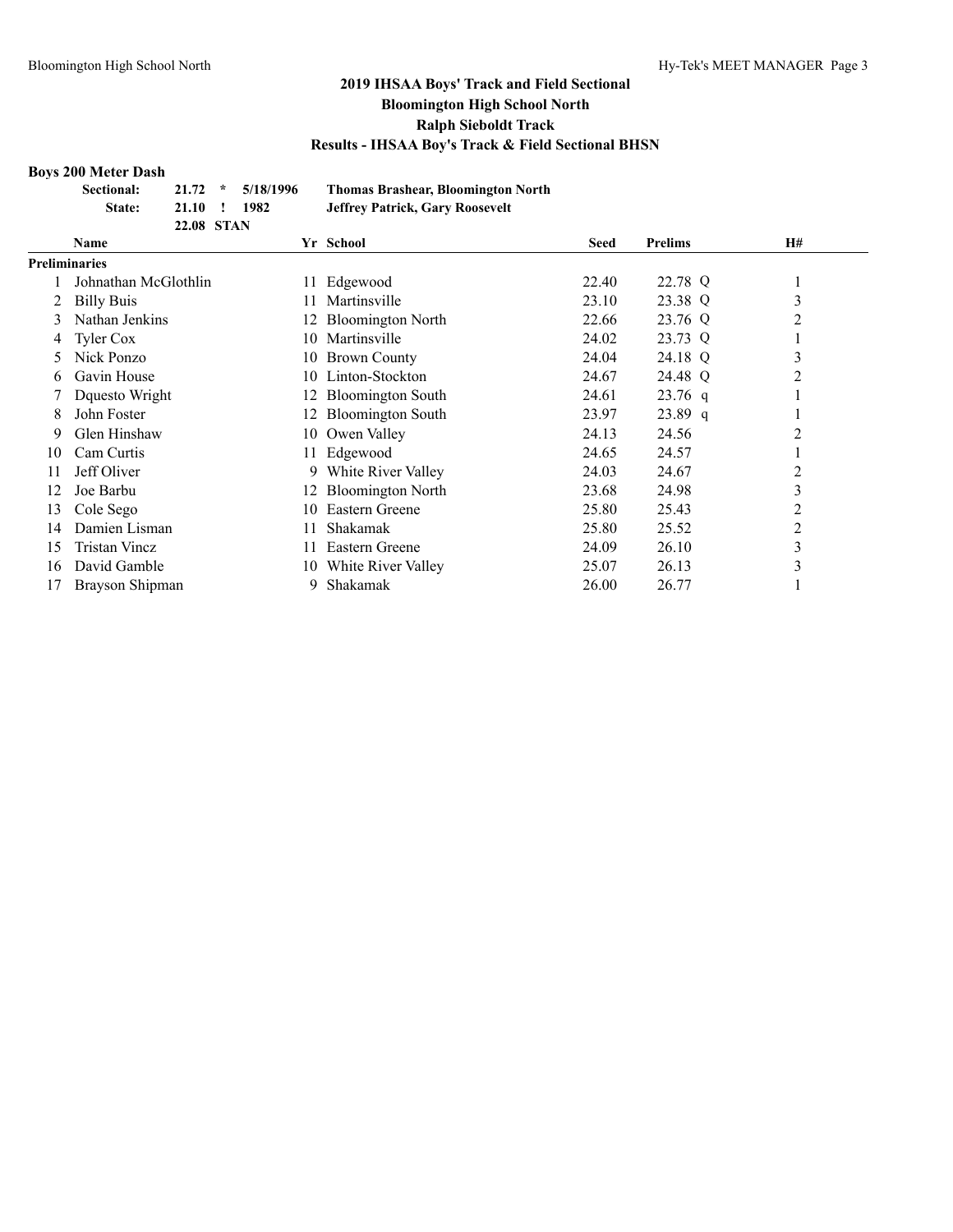#### **Boys 200 Meter Dash**

|                                                                                                                                                                                                                                                                                                                                                                                              | Sectional:<br>State: | 21.72<br>21.10<br>22.08 STAN | $\star$ | 5/18/1996<br>1982 |     | <b>Thomas Brashear, Bloomington North</b><br><b>Jeffrey Patrick, Gary Roosevelt</b> |                |               |               |
|----------------------------------------------------------------------------------------------------------------------------------------------------------------------------------------------------------------------------------------------------------------------------------------------------------------------------------------------------------------------------------------------|----------------------|------------------------------|---------|-------------------|-----|-------------------------------------------------------------------------------------|----------------|---------------|---------------|
|                                                                                                                                                                                                                                                                                                                                                                                              | <b>Name</b>          |                              |         |                   |     | Yr School                                                                           | <b>Prelims</b> | <b>Finals</b> | <b>Points</b> |
| <b>Finals</b>                                                                                                                                                                                                                                                                                                                                                                                |                      |                              |         |                   |     |                                                                                     |                |               |               |
|                                                                                                                                                                                                                                                                                                                                                                                              | Johnathan McGlothlin |                              |         |                   | 11  | Edgewood                                                                            | 22.78          | 22.76         | 10            |
|                                                                                                                                                                                                                                                                                                                                                                                              | Nathan Jenkins       |                              |         |                   |     | 12 Bloomington North                                                                | 23.76          | 22.79         | 8             |
| 3                                                                                                                                                                                                                                                                                                                                                                                            | <b>Billy Buis</b>    |                              |         |                   | 11. | Martinsville                                                                        | 23.38          | 23.75         | 6             |
| 4                                                                                                                                                                                                                                                                                                                                                                                            | John Foster          |                              |         |                   |     | 12 Bloomington South                                                                | 23.89          | 23.96         |               |
|                                                                                                                                                                                                                                                                                                                                                                                              | Dquesto Wright       |                              |         |                   |     | 12 Bloomington South                                                                | 23.76          | 24.20         | 4             |
| 6                                                                                                                                                                                                                                                                                                                                                                                            | Gavin House          |                              |         |                   |     | 10 Linton-Stockton                                                                  | 24.48          | 24.27         |               |
|                                                                                                                                                                                                                                                                                                                                                                                              | Nick Ponzo           |                              |         |                   | 10. | <b>Brown County</b>                                                                 | 24.18          | 24.58         |               |
| $\frac{1}{2} \frac{1}{2} \frac{1}{2} \frac{1}{2} \frac{1}{2} \frac{1}{2} \frac{1}{2} \frac{1}{2} \frac{1}{2} \frac{1}{2} \frac{1}{2} \frac{1}{2} \frac{1}{2} \frac{1}{2} \frac{1}{2} \frac{1}{2} \frac{1}{2} \frac{1}{2} \frac{1}{2} \frac{1}{2} \frac{1}{2} \frac{1}{2} \frac{1}{2} \frac{1}{2} \frac{1}{2} \frac{1}{2} \frac{1}{2} \frac{1}{2} \frac{1}{2} \frac{1}{2} \frac{1}{2} \frac{$ | Tyler Cox            |                              |         |                   | 10. | Martinsville                                                                        | 23.73          | DQ            |               |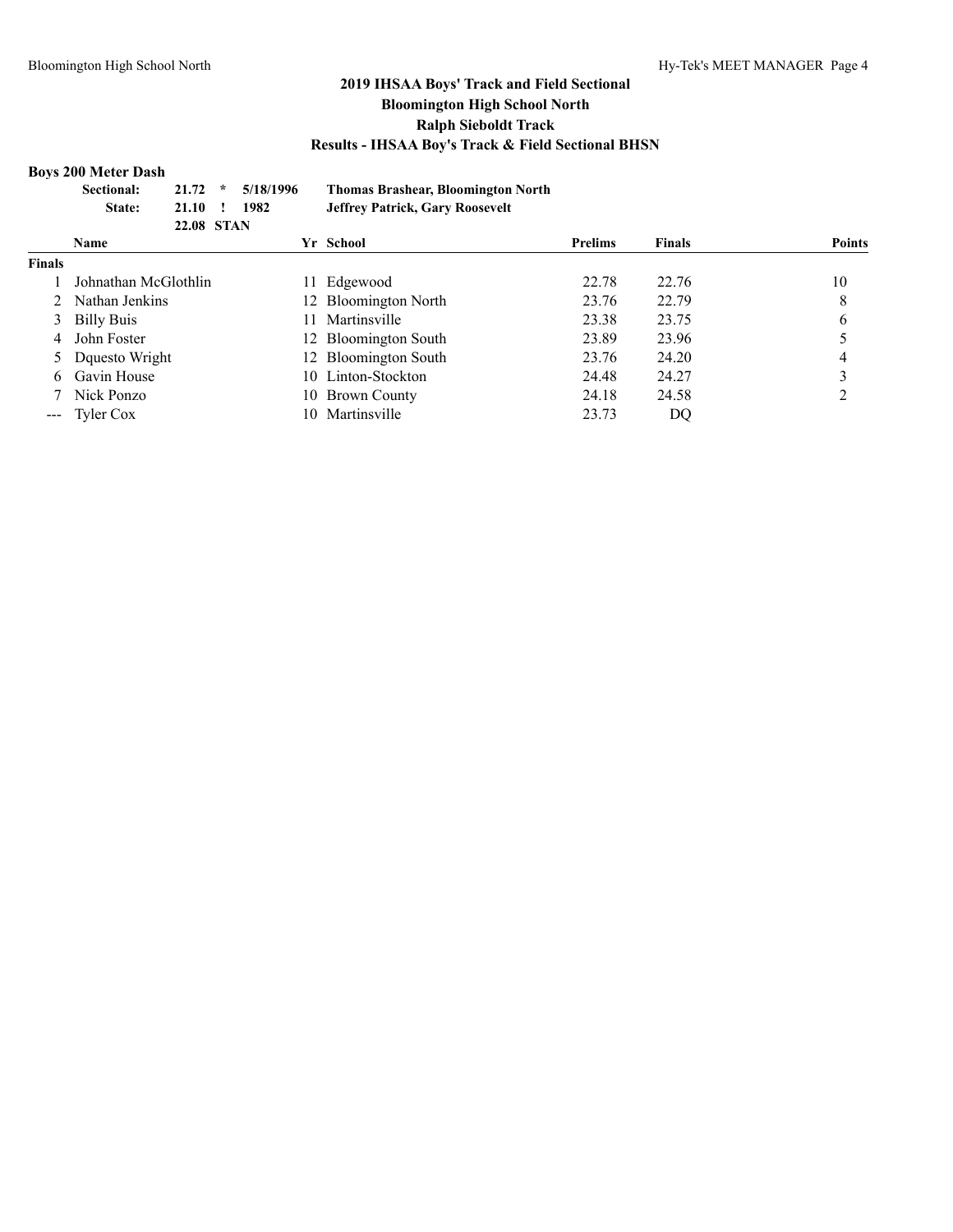#### **Boys 400 Meter Dash**

| Sectional: |            | $48.44 * 5/21/2004$ | Doug Dayhoff, White River Valley |
|------------|------------|---------------------|----------------------------------|
| State:     | 46.99      | 2002                | David Neville, Merrillville      |
|            | 49.40 STAN |                     |                                  |

|               | Name                 |     | Yr School                | <b>Seed</b> | <b>Finals</b> |             | <b>H#</b>      | <b>Points</b> |
|---------------|----------------------|-----|--------------------------|-------------|---------------|-------------|----------------|---------------|
| <b>Finals</b> |                      |     |                          |             |               |             |                |               |
|               | Johnathan McGlothlin | 11  | Edgewood                 | 49.26       | 48.83         | <b>STAN</b> | 3              | 10            |
|               | Mason Childers       | 10  | <b>Bloomington North</b> | 51.20       | 49.72         |             | 3              | 8             |
| 3             | Daxton Schmidt       |     | <b>Bloomington South</b> | 49.70       | 49.92         |             | 3              | 6             |
| 4             | Zackary Raake        | 9   | Edgewood                 | 53.61       | 51.80         |             | 3              | 5             |
|               | Murry Ross-Harman    | 9   | <b>Bloomington South</b> | 52.72       | 53.54         |             | 3              | 4             |
| 6             | Jeff Oliver          | 9   | White River Valley       | 54.39       | 53.76         |             | 2              | 3             |
|               | Aidan Burt           | 10  | <b>Brown County</b>      | 53.93       | 53.93         |             | 3              | 2             |
| 8             | Kody Walsh           | 9.  | <b>Brown County</b>      | 54.84       | 54.87         |             | 2              |               |
| 9             | Matthew Lafary       | 10  | Martinsville             | 54.40       | 55.08         |             | $\overline{c}$ |               |
| 10            | Corbin Forston       | 11  | Owen Valley              | 57.10       | 55.46         |             | $\overline{c}$ |               |
| 11            | Shaun Gibson         | 12  | White River Valley       | 54.45       | 56.74         |             | 2              |               |
| 12            | Michael Mayfield     |     | Martinsville             | 56.40       | 57.38         |             | $\overline{c}$ |               |
| 13            | Damien Lisman        | 11. | Shakamak                 | 56.00       | 57.53         |             | 2              |               |
| 14            | Reece Lozano         | 9   | <b>Bloomington North</b> | 52.57       | 57.90         |             | 3              |               |
| 15            | Trey Goodman         | 10  | Linton-Stockton          | 56.90       | 58.10         |             | 2              |               |
| 16            | Michael Lemmons      | 11  | Eastern Greene           | 57.80       | 59.82         |             |                |               |
| 17            | Skylor Adams         | 10  | Owen Valley              | 1:02.00     | 59.94         |             |                |               |
| 18            | Caleb Lindsey        | 10  | Eastern Greene           | 59.20       | 1:00.37       |             | 3              |               |
| 19            | Drew Smith           |     | Linton-Stockton          | 58.00       | 1:00.77       |             |                |               |
| 20            | Jake May             |     | Shakamak                 | 59.00       | 1:09.53       |             |                |               |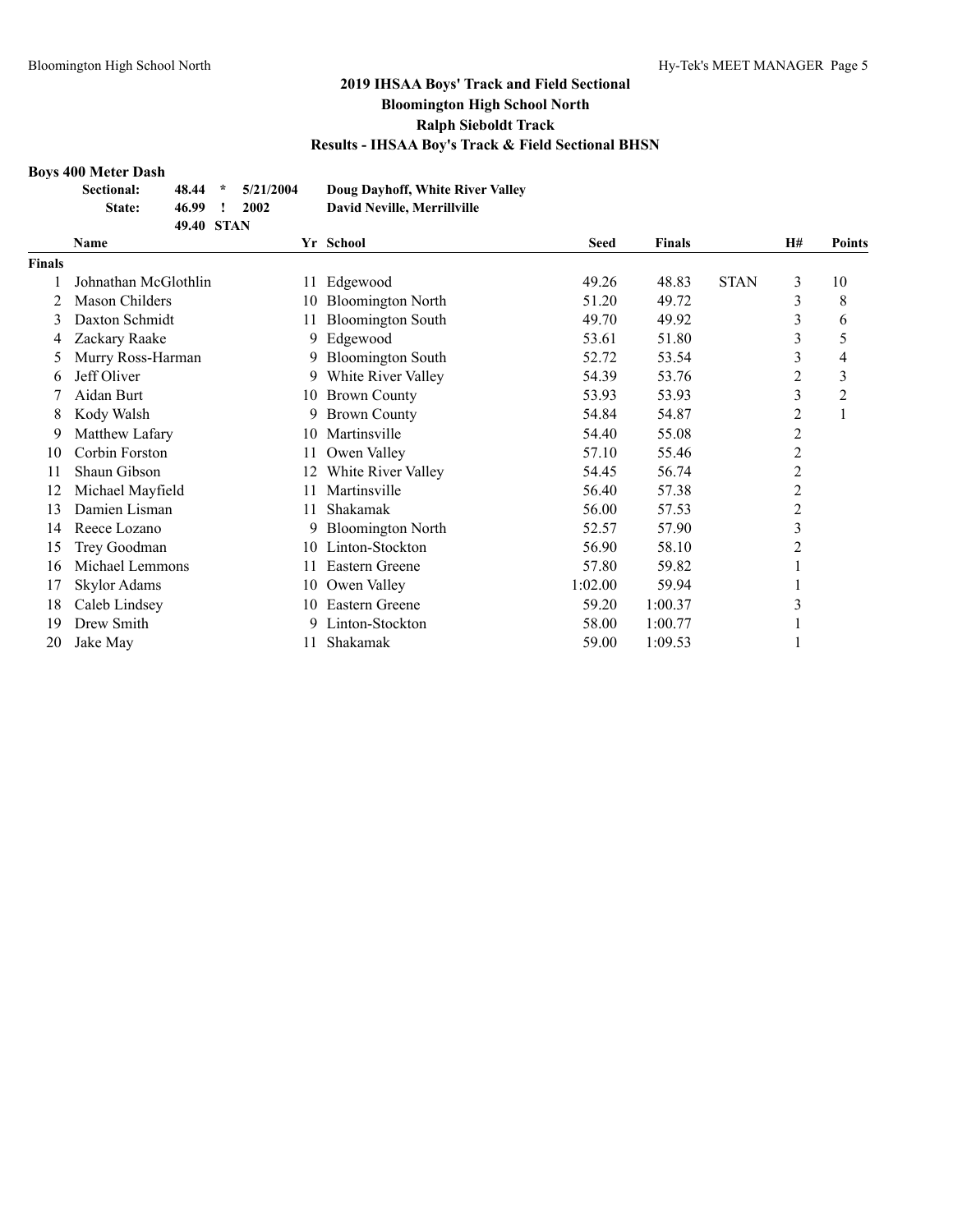#### **Boys 800 Meter Run**

| <b>Sectional:</b> |                | $1:54.08$ * $5/19/2003$ | <b>Josh Ferry, Bloomington South</b> |
|-------------------|----------------|-------------------------|--------------------------------------|
| State:            | 1:49.25 ! 2011 |                         | <b>Austin Mudd, Center Grove</b>     |
|                   | 1:56.32 STAN   |                         |                                      |

|               | Name                |     | Yr School                | <b>Seed</b> | <b>Finals</b> | <b>Points</b> |
|---------------|---------------------|-----|--------------------------|-------------|---------------|---------------|
| <b>Finals</b> |                     |     |                          |             |               |               |
|               | Wilson Zinkan       | 12  | <b>Bloomington South</b> | 1:58.39     | 1:57.53       | 10            |
|               | Paul Rushton        | 11  | <b>Bloomington North</b> | 1:58.28     | 1:57.59       | 8             |
| 3             | Jackson McPheeters  | 12  | <b>Brown County</b>      | 2:02.25     | 1:57.99       | 6             |
| 4             | John Gillard        | 11  | <b>Bloomington South</b> | 1:58.04     | 1:59.89       |               |
|               | Marino Dolph        | 12. | <b>Brown County</b>      | 2:06.86     | 2:03.30       | 4             |
| <sub>0</sub>  | Henry Streib        | 11  | <b>Bloomington North</b> | 2:05.67     | 2:03.87       | 3             |
|               | Aden-Michael Siek   | 10  | Edgewood                 | 2:07.00     | 2:04.65       | 2             |
| 8             | Tanner Denham       | 11  | White River Valley       | 2:07.00     | 2:04.89       | 1             |
| 9             | Jalen Frye          | 12. | Martinsville             | 2:02.00     | 2:06.07       |               |
| 10            | William Valentine   | 9.  | Eastern Greene           | 2:13.00     | 2:14.38       |               |
| 11            | Eli Crites          |     | 9 White River Valley     | 2:12.00     | 2:18.19       |               |
| 12            | Riley Henson        | 12. | Martinsville             | 2:08.31     | 2:19.04       |               |
| 13            | <b>Ashton Banks</b> |     | 10 Owen Valley           | 2:28.30     | 2:20.49       |               |
| 14            | Justin Lane         | 12. | Shakamak                 | 2:18.00     | 2:20.83       |               |
| 15            | Lucas Hendershot    | 9.  | Owen Valley              | 2:30.70     | 2:21.31       |               |
| 16            | Jacob Lindsey       | 10. | Eastern Greene           | 2:20.00     | 2:23.56       |               |
| 17            | Logan Agee          |     | Shakamak                 | 2:48.00     | 2:40.34       |               |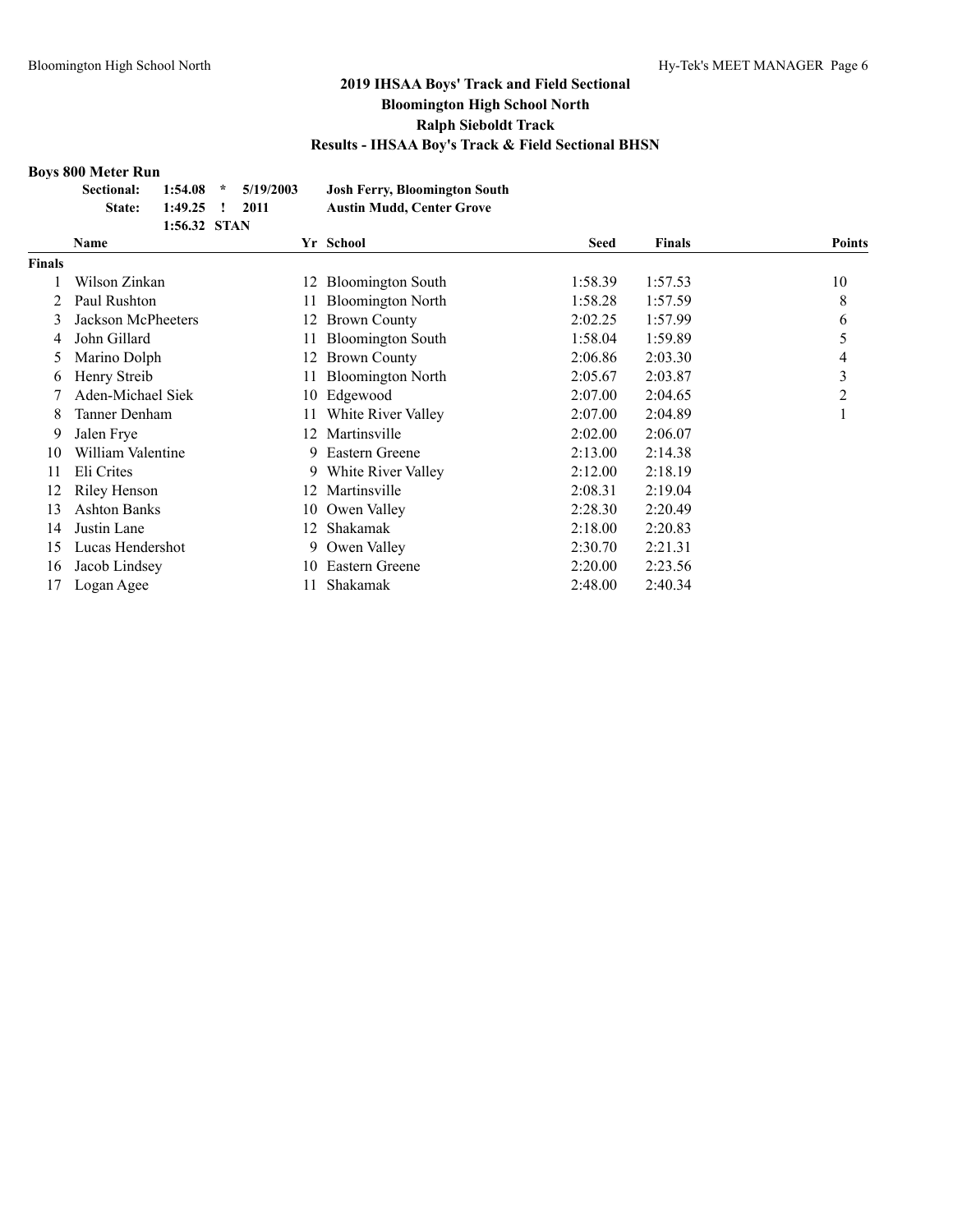#### **Boys 1600 Meter Run**

| 000111001111                   |                |  |                                  |
|--------------------------------|----------------|--|----------------------------------|
| Sectional: 4:12.30 * 5/17/2007 |                |  | <b>Curtis Carr, Brown County</b> |
| State:                         | 4:03.00 ! 2011 |  | <b>Austin Mudd, Center Grove</b> |
|                                | 4:17.37 STAN   |  |                                  |

|               | Name                  |     | Yr School                | <b>Seed</b> | <b>Finals</b> |             | <b>Points</b> |
|---------------|-----------------------|-----|--------------------------|-------------|---------------|-------------|---------------|
| <b>Finals</b> |                       |     |                          |             |               |             |               |
|               | Austin Haskett        |     | 12 Edgewood              | 4:19.85     | 4:15.17       | <b>STAN</b> | 10            |
|               | John Gillard          |     | <b>Bloomington South</b> | 4:14.30     | 4:15.66       | <b>STAN</b> | 8             |
| 3             | Wilson Zinkan         |     | <b>Bloomington South</b> | 4:16.60     | 4:17.70       |             | 6             |
| 4             | Isaiah Hollars        | 12  | <b>Bloomington North</b> | 4:17.40     | 4:21.95       |             | 5             |
| 5.            | Paul Rushton          | 11  | <b>Bloomington North</b> | 4:18.26     | 4:31.50       |             | 4             |
| 6             | Joseph Records        |     | White River Valley       | 4:37.00     | 4:38.04       |             | 3             |
|               | Colsyn Head           | 11  | Owen Valley              | 4:51.80     | 4:51.69       |             | 2             |
| 8             | Kayden Black          | 12  | Owen Valley              | 5:30.00     | 4:58.23       |             |               |
| 9             | Dustin Lester         | 10- | Eastern Greene           | 4:58.00     | 5:00.22       |             |               |
| 10            | Jonathan Hayden       | 10. | Linton-Stockton          | 4:58.50     | 5:01.41       |             |               |
| 11            | Austin Gordon         | 12. | Linton-Stockton          | 5:05.00     | 5:05.30       |             |               |
| 12            | Landen Myers          | 9   | Bloomfield               | 5:13.00     | 5:08.52       |             |               |
| 13            | Dylan Gardner         | 11  | Martinsville             | 5:10.00     | 5:10.60       |             |               |
| 14            | Liam Nelson           |     | Edgewood                 | 4:55.48     | 5:12.47       |             |               |
| 15            | Cory Cramer           | 11. | <b>Eastern Greene</b>    | 5:05.00     | 5:14.63       |             |               |
| 16            | Adam Slater           | 12  | Shakamak                 | 5:24.00     | 5:21.27       |             |               |
| 17            | <b>Rhett Silbaugh</b> | 9   | <b>Brown County</b>      | 5:30.20     | 5:30.93       |             |               |
| 18            | Jordan Ray            |     | Shakamak                 | 5:40.00     | 5:33.23       |             |               |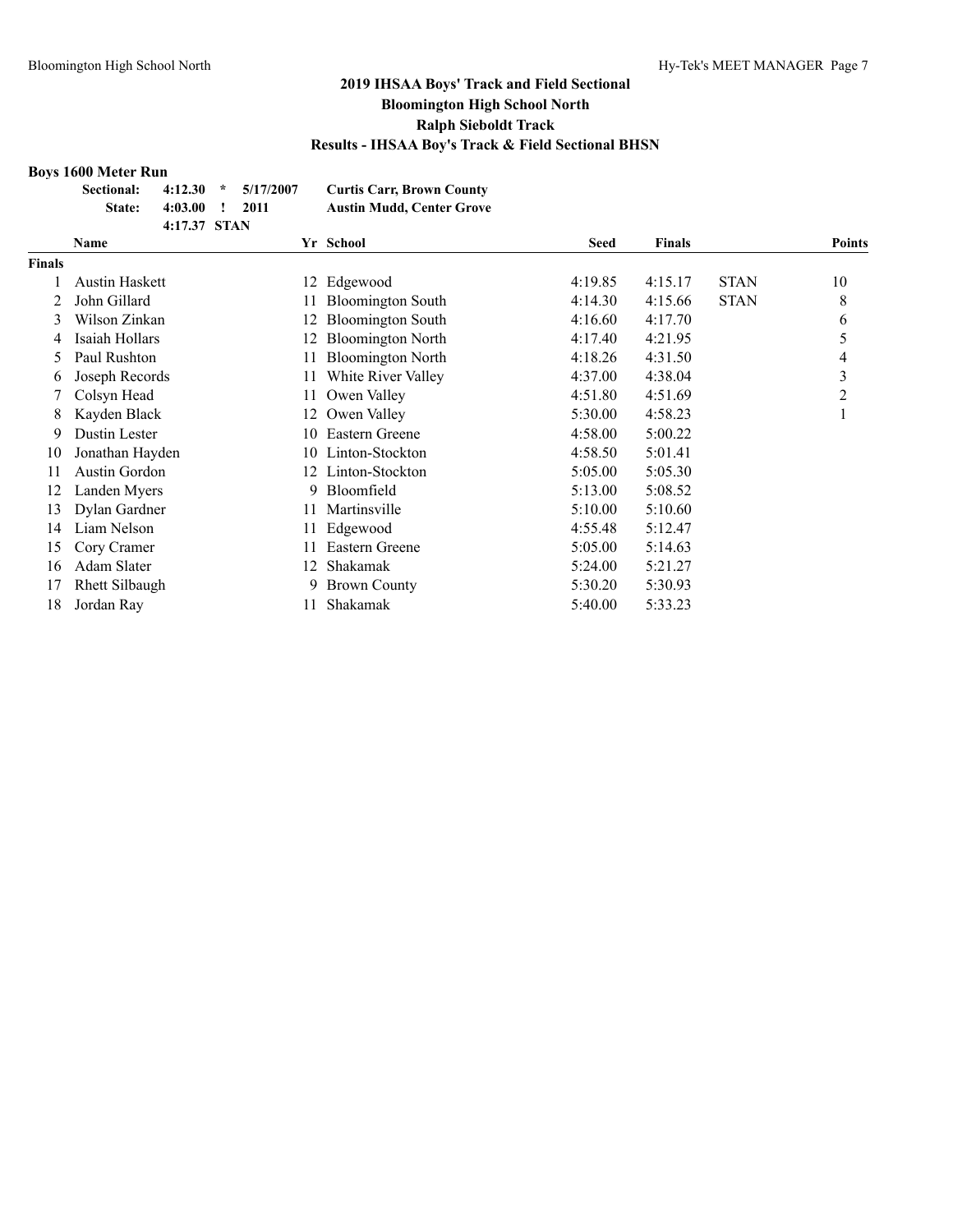#### **Boys 3200 Meter Run**

**Sectional: 9:06.50 \* 5/19/1981 Curt Carey, Owen Valley State: 8:51.15 ! 2012 Fatsum Zienasellassie, Hammond**

|               | 9:19.38 STAN           |    |                          |             |               |             |               |
|---------------|------------------------|----|--------------------------|-------------|---------------|-------------|---------------|
|               | <b>Name</b>            |    | Yr School                | <b>Seed</b> | <b>Finals</b> |             | <b>Points</b> |
| <b>Finals</b> |                        |    |                          |             |               |             |               |
|               | Austin Haskett         | 12 | Edgewood                 | 9:18.56     | 9:17.98       | <b>STAN</b> | 10            |
| 2             | Ian Shaw               |    | <b>Bloomington South</b> | 9:20.30     | 9:25.01       |             | 8             |
| 3             | Isaiah Hollars         |    | <b>Bloomington North</b> | 9:38.37     | 9:44.02       |             | 6             |
| 4             | Joshua Miller          | 11 | <b>Bloomington South</b> | 9:53.94     | 9:50.34       |             | 5             |
| 5             | Jacob Talbert          | 11 | <b>Bloomington North</b> | 10:05.35    | 10:11.48      |             | 4             |
| 6             | Carson Heath           | 10 | Martinsville             | 10:00.00    | 10:28.84      |             | 3             |
|               | Colsyn Head            | 11 | Owen Valley              | 10:45.20    | 10:31.09      |             | 2             |
| 8             | Joseph Records         | 11 | White River Valley       | 10:36.03    | 10:39.83      |             |               |
| 9             | Dustin Lester          | 10 | Eastern Greene           | 10:50.00    | 11:01.02      |             |               |
| 10            | Jonathan Hayden        | 10 | Linton-Stockton          | 10:53.50    | 11:08.92      |             |               |
| 11            | Mason Kelley           | 10 | Owen Valley              | 11:21.70    | 11:14.52      |             |               |
| 12            | Elliott Gough          | 10 | Edgewood                 | 11:05.00    | 11:15.42      |             |               |
| 13            | <b>Blaine Gilstrap</b> | 11 | White River Valley       | 11:19.00    | 11:17.53      |             |               |
| 14            | Benjamin Lindsey       | 12 | Eastern Greene           | 11:15.00    | 11:25.43      |             |               |
| 15            | Griffin Worzella       | 9  | Martinsville             | 11:28.60    | 11:30.62      |             |               |
| 16            | Cameron Fox            | 10 | <b>Brown County</b>      | 11:47.20    | 11:32.99      |             |               |
| 17            | Samuel Feaster         | 10 | Linton-Stockton          | 11:29.00    | 11:37.20      |             |               |
| 18            | Rhett Silbaugh         | 9  | <b>Brown County</b>      | 12:25.00    | 12:37.18      |             |               |
| 19            | Chris McDonald         | 10 | Shakamak                 | 13:00.00    | 13:23.82      |             |               |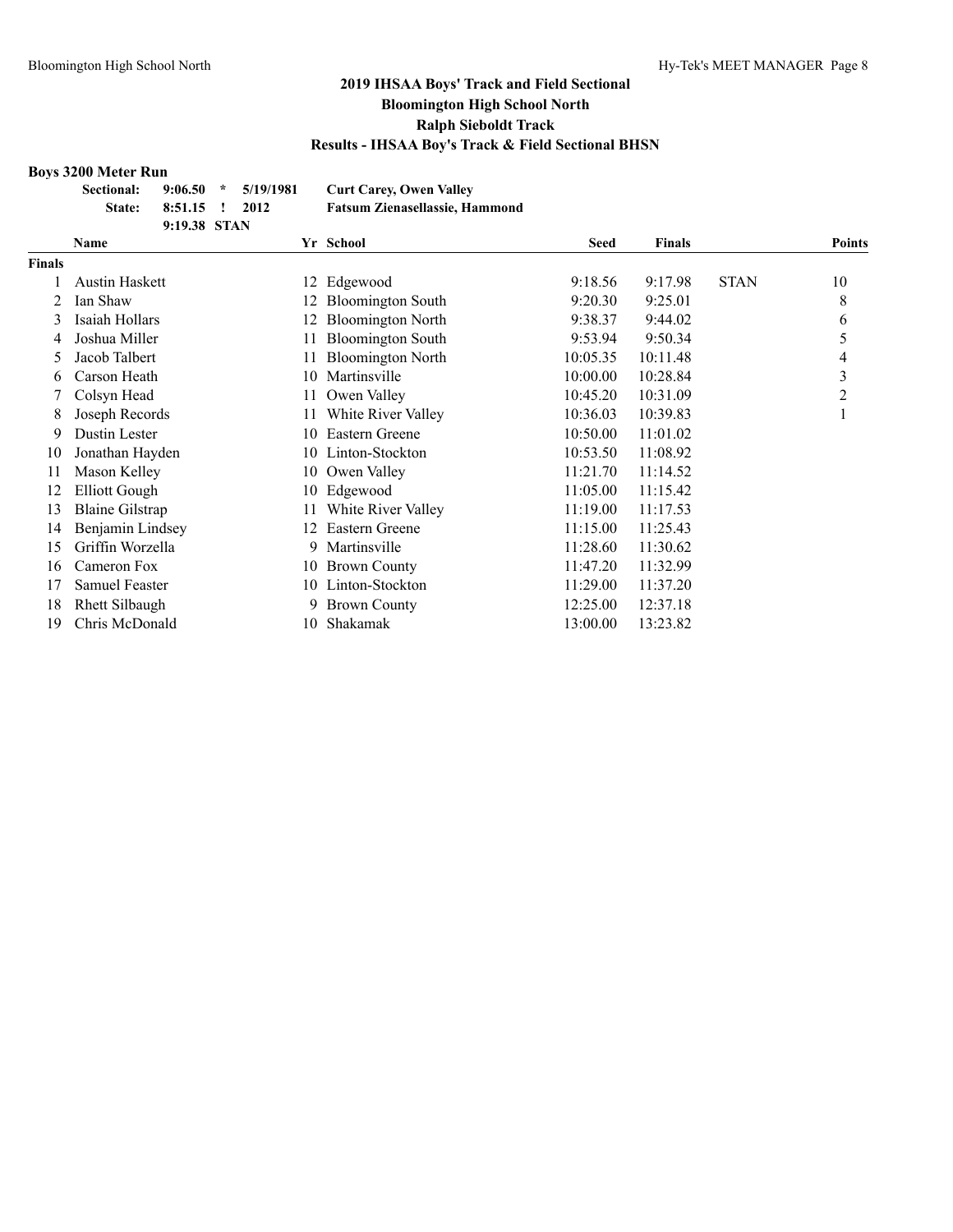#### **Boys 110 Meter Hurdles**

| Sectional: |              | $14.29 * 5/22/2014$ | <b>Grant Stamm, Linton-Stockton</b> |
|------------|--------------|---------------------|-------------------------------------|
| State:     | 13.64 ! 1976 |                     | Jerry Hill, Arsenal Technical       |
|            | 14.65 STAN   |                     |                                     |

|               | <b>Name</b>             |     | Yr School                | <b>Seed</b> | <b>Prelims</b> | <b>H#</b> |  |
|---------------|-------------------------|-----|--------------------------|-------------|----------------|-----------|--|
| Preliminaries |                         |     |                          |             |                |           |  |
|               | Mischa Dzubay           | 10  | <b>Bloomington South</b> | 15.38       | 15.67 Q        |           |  |
|               | <b>Spencer Stephens</b> | 11  | Martinsville             | 16.59       | 16.04 Q        | 2         |  |
| 3             | Jaysce Skinner          | 12  | Eastern Greene           | 15.40       | 16.06 Q        | 2         |  |
| 4             | Dale Phelps             | 12  | <b>Brown County</b>      | 16.44       | 16.37 Q        |           |  |
| 5             | Braden Urbanski         | 12. | <b>Bloomington North</b> | 16.08       | 16.56 q        | 2         |  |
| 6             | Nathan Bolin            |     | 12 Edgewood              | 16.53       | $17.27$ q      |           |  |
|               | Jackson Lynn            | 9.  | Linton-Stockton          | 17.20       | $17.32$ q      |           |  |
| 8             | Jaydon Forrest          |     | 12 Bloomington North     | 16.85       | $17.58$ q      | 2         |  |
| 9             | Jacob Linke             | 9   | <b>Bloomington South</b> | 17.71       | 17.91          | 2         |  |
| 10            | Isaac Hudson            | 11  | Eastern Greene           | 17.00       | 18.33          |           |  |
| 11            | Jackson Ludlow          |     | Edgewood                 | 20.05       | 19.52          |           |  |
| 12            | Michael Miller          | 9   | Shakamak                 | 19.60       | 19.55          |           |  |
| 13            | Jason Jenkins           | 10. | Martinsville             | 20.18       | 19.86          | 2         |  |
| 14            | <b>Brandon Phelps</b>   | 9   | <b>Brown County</b>      | 23.19       | 20.12          |           |  |
| 15            | Lane Charlton           | 12. | White River Valley       | 19.00       | 20.65          | 2         |  |
| 16            | Jaxson Harbough         |     | Shakamak                 | 22.60       | 21.27          | 2         |  |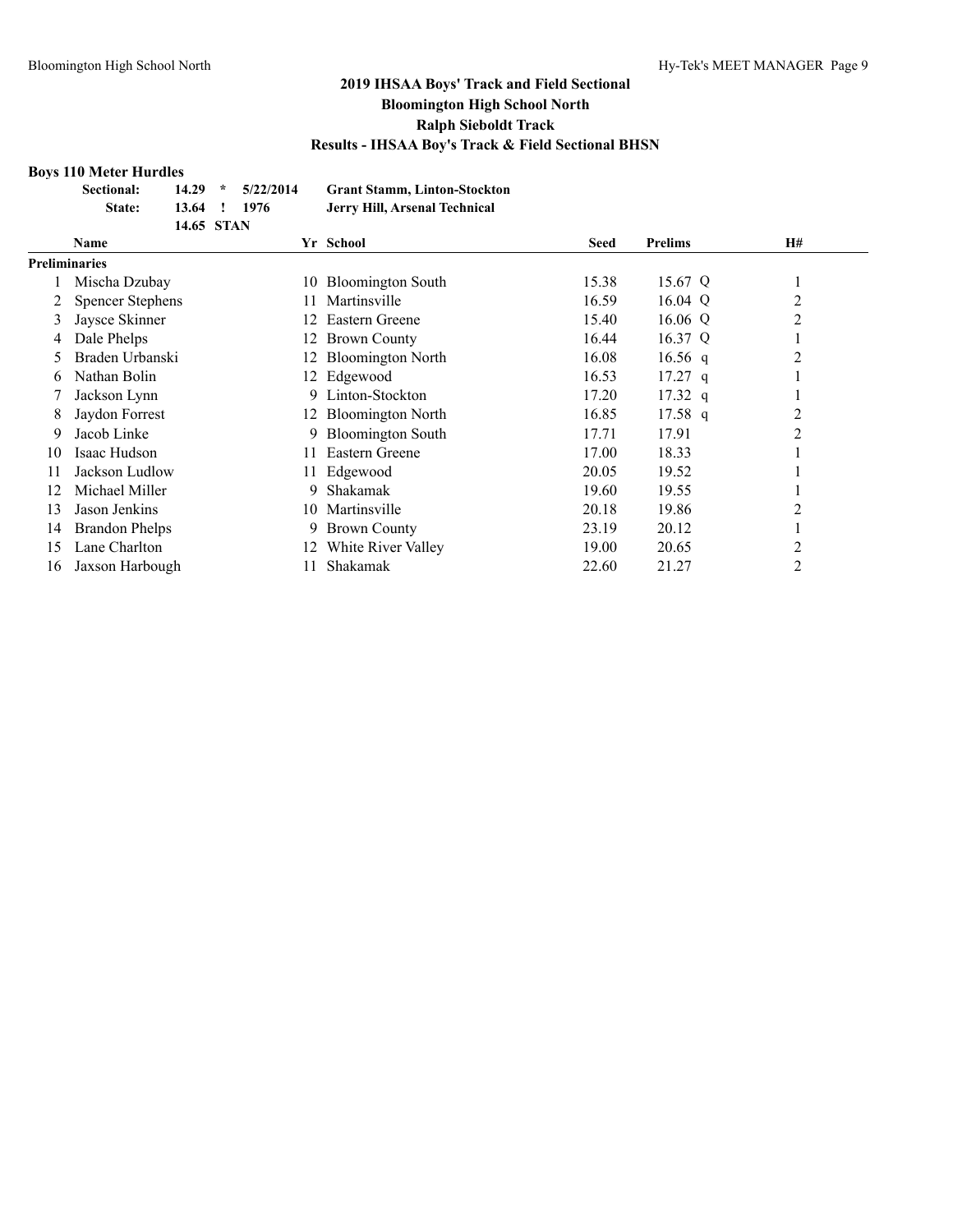#### **Boys 110 Meter Hurdles**

|               | Sectional:<br>State:    | 14.29<br>13.64<br>14.65 STAN | $\star$ | 5/22/2014<br>1976 |     | <b>Grant Stamm, Linton-Stockton</b><br>Jerry Hill, Arsenal Technical |                |               |               |
|---------------|-------------------------|------------------------------|---------|-------------------|-----|----------------------------------------------------------------------|----------------|---------------|---------------|
|               | <b>Name</b>             |                              |         |                   |     | Yr School                                                            | <b>Prelims</b> | <b>Finals</b> | <b>Points</b> |
| <b>Finals</b> |                         |                              |         |                   |     |                                                                      |                |               |               |
|               | Mischa Dzubay           |                              |         |                   | 10. | <b>Bloomington South</b>                                             | 15.67          | 15.28         | 10            |
|               | Dale Phelps             |                              |         |                   |     | 12 Brown County                                                      | 16.37          | 15.66         | 8             |
|               | <b>Spencer Stephens</b> |                              |         |                   | 11. | Martinsville                                                         | 16.04          | 15.77         | 6             |
| 4             | Jaysce Skinner          |                              |         |                   | 12. | Eastern Greene                                                       | 16.06          | 15.95         |               |
| 5.            | Braden Urbanski         |                              |         |                   |     | 12 Bloomington North                                                 | 16.56          | 16.24         | 4             |
| 6             | Jackson Lynn            |                              |         |                   |     | 9 Linton-Stockton                                                    | 17.32          | 16.72         | 3             |
|               | Nathan Bolin            |                              |         |                   |     | 12 Edgewood                                                          | 17.27          | 16.88         |               |
| 8             | Jaydon Forrest          |                              |         |                   |     | 12 Bloomington North                                                 | 17.58          | 16.94         |               |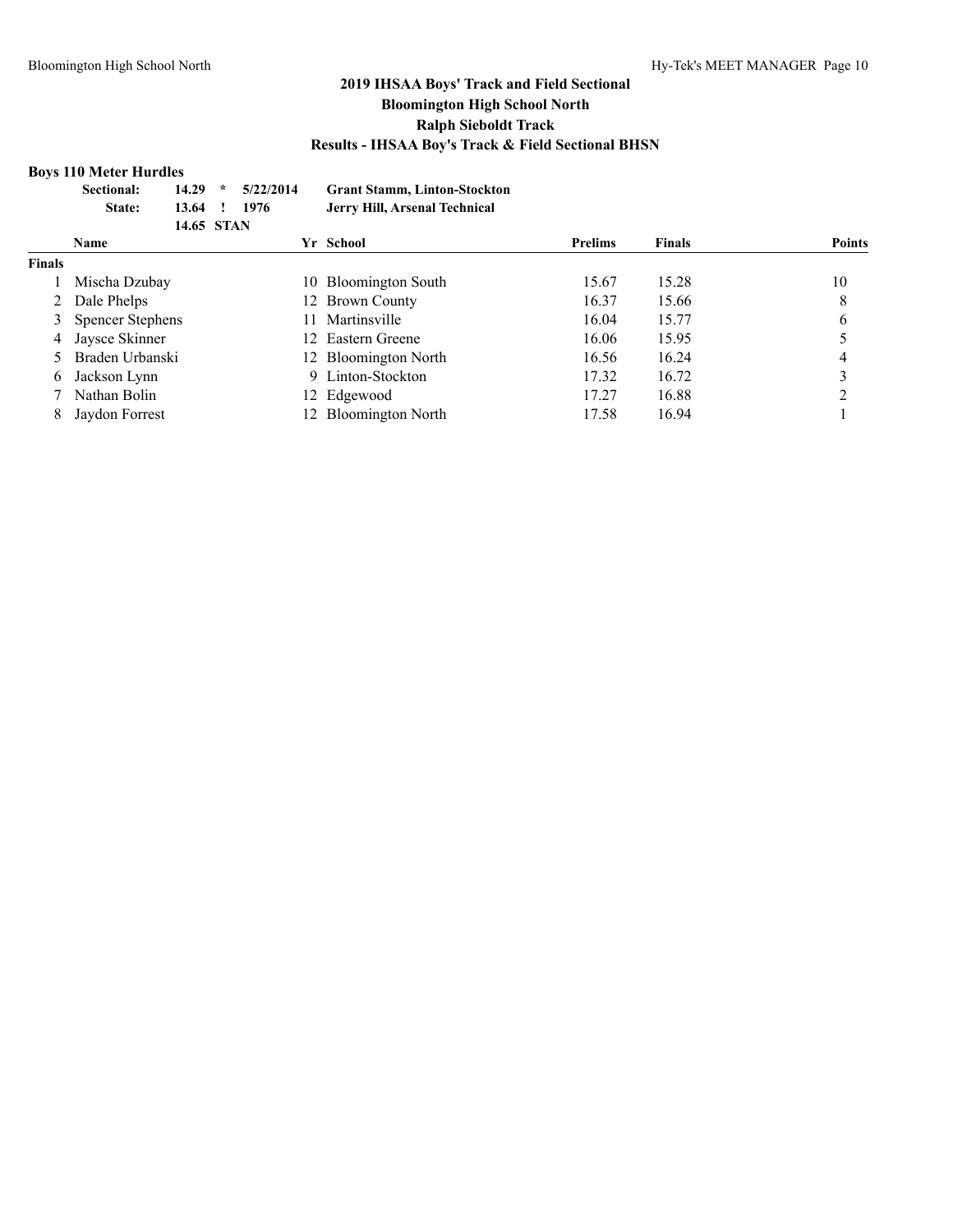#### **Boys 300 Meter Hurdles**

|        | DOVS JOU IMELEI TIUI UIES<br><b>Sectional:</b> | 38.08      | $\star$ | 5/17/2010 |    | <b>Max Tuttle, Bloomington North</b>    |             |               |                |                |
|--------|------------------------------------------------|------------|---------|-----------|----|-----------------------------------------|-------------|---------------|----------------|----------------|
|        | State:                                         | 36.26      |         | 2007      |    | <b>Bryce Brown, Evansville Harrison</b> |             |               |                |                |
|        |                                                | 39.01 STAN |         |           |    |                                         |             |               |                |                |
|        | Name                                           |            |         |           |    | Yr School                               | <b>Seed</b> | <b>Finals</b> | H#             | <b>Points</b>  |
| Finals |                                                |            |         |           |    |                                         |             |               |                |                |
|        | Mischa Dzubay                                  |            |         |           | 10 | <b>Bloomington South</b>                | 40.61       | 40.06         | 3              | 10             |
| 2      | Dale Phelps                                    |            |         |           |    | <b>Brown County</b>                     | 41.64       | 41.40         | 3              | 8              |
| 3      | David Johnson                                  |            |         |           | 12 | <b>Bloomington North</b>                | 41.99       | 41.90         | 3              | 6              |
| 4      | <b>Spencer Stephens</b>                        |            |         |           |    | Martinsville                            | 42.20       | 42.82         | 3              | 5              |
| 5      | Braden Urbanski                                |            |         |           | 12 | <b>Bloomington North</b>                | 43.65       | 43.98         | 3              | 4              |
| 6      | Jackson Lynn                                   |            |         |           | 9. | Linton-Stockton                         | 44.91       | 44.90         | 3              | 3              |
|        | Adam Anderson                                  |            |         |           | 10 | Eastern Greene                          | 46.20       | 45.28         | 3              | $\overline{c}$ |
| 8      | Kolin Repass                                   |            |         |           | 11 | Edgewood                                | 46.90       | 45.37         | $\overline{c}$ |                |
| 9      | Jacob Linke                                    |            |         |           |    | <b>Bloomington South</b>                | 45.82       | 45.38         | 3              |                |
| 10     | Hunter Neukam                                  |            |         |           | 9. | Bloomfield                              | 46.02       | 46.32         | $\overline{c}$ |                |
| 11     | Kahner Welch                                   |            |         |           | 10 | Owen Valley                             | 46.82       | 46.43         | 2              |                |
| 12     | Michael Miller                                 |            |         |           | 9  | Shakamak                                | 47.00       | 46.78         | $\overline{c}$ |                |
| 13     | <b>Brandon Sciscoe</b>                         |            |         |           | 12 | Eastern Greene                          | 46.10       | 47.48         | $\overline{2}$ |                |
| 14     | James Hendrickson                              |            |         |           | 9. | Owen Valley                             | 49.64       | 47.94         |                |                |
| 15     | Timothy Miles-Alejandro                        |            |         |           | 12 | White River Valley                      | 47.30       | 48.72         | $\overline{c}$ |                |
| 15     | Hunter Funkhouser                              |            |         |           | 10 | <b>Brown County</b>                     | 50.14       | 48.72         |                |                |
| 17     | Devin Swab                                     |            |         |           | 11 | Martinsville                            | 47.52       | 50.46         | 2              |                |
| 18     | Jaxson Harbough                                |            |         |           |    | Shakamak                                | 53.50       | 50.63         | 1              |                |
| 19     | Lane Charlton                                  |            |         |           | 12 | White River Valley                      | 47.75       | 50.93         | 2              |                |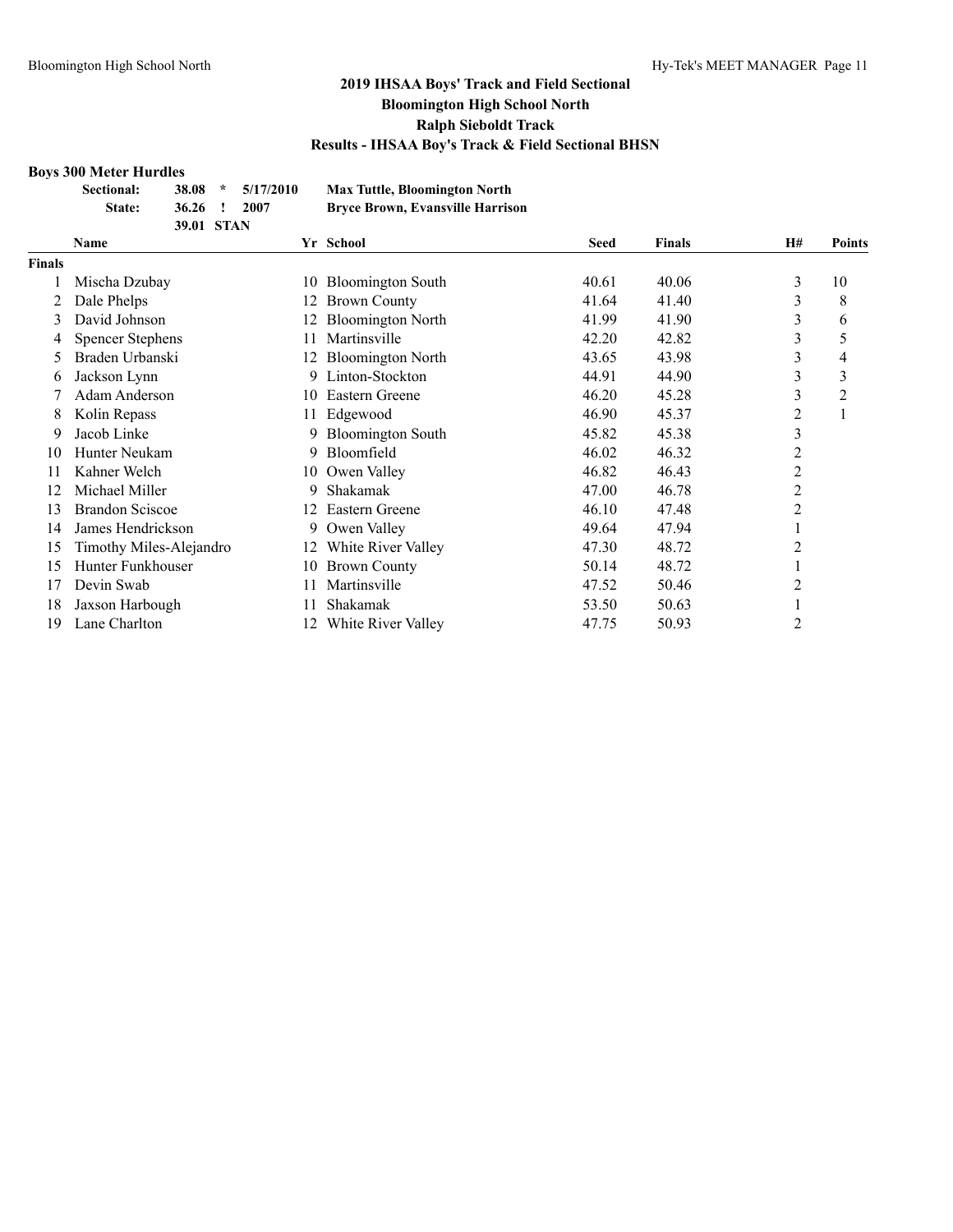#### **Boys 4x100 Meter Relay**

| <b>Sectional:</b> |            | $43.17 * 5/19/2006$ | Edgewood, Edgewood                    |
|-------------------|------------|---------------------|---------------------------------------|
| State:            | 41.02 !    | 1982                | <b>Gary Roosevelt, Gary Roosevelt</b> |
|                   | 42.54 STAN |                     |                                       |

|                | <b>Team</b>                                    | Relay                     | <b>Seed</b>                                | <b>Finals</b>          | H#             | Points         |
|----------------|------------------------------------------------|---------------------------|--------------------------------------------|------------------------|----------------|----------------|
| <b>Finals</b>  |                                                |                           |                                            |                        |                |                |
|                | <b>Bloomington North</b>                       |                           | 43.86                                      | 44.28                  | $\overline{2}$ | 10             |
|                | 1) Cooper Macy 10                              | 2) Teddy Waxler 12        | 3) Kayin Miles 10<br>4) Nathan Jenkins 12  |                        |                |                |
|                | 5) Joe Barbu 12                                | 6) Isaiah Knight 12       | 7) David Johnson 12                        | 8) Mason Childers 10   |                |                |
| $\mathfrak{D}$ | Martinsville                                   |                           | 45.35                                      | 44.48                  | $\overline{2}$ | 8              |
|                | 1) JD Gorham 12                                | 2) Zach Hamilton 12       | 3) Tyler Cox 10                            | 4) Billy Buis 11       |                |                |
|                | 5) Dylan Rhoden 9                              | 6) Logan Worzella 10      | 7) Ryan VanAuken 10                        | 8) Spencer Stephens 11 |                |                |
| 3              | Edgewood                                       |                           | 46.02                                      | 45.48                  | 2              | 6              |
|                | 1) Zackary Raake 9                             | 2) David Brown 12         | 3) Cam Curtis 11                           | 4) Blake Love 10       |                |                |
|                | 5) Johnathan McGlothlin 11                     | 6) Grant Raake 12         | 7) Nathan Bolin 12                         | 8) Tristan Bland 11    |                |                |
| 4              | <b>Bloomington South</b>                       |                           | 45.34                                      | 45.49                  | $\overline{2}$ | 5              |
|                | 1) John Foster 12                              | 2) Gabriel Roberts 10     | 3) Dquesto Wright 12                       | 4) Jacob Lacanienta 10 |                |                |
|                | 5) Gabriel Brown 12                            | 6) Lansing Green-Hogue 12 | 7) Mischa Dzubay 10                        | 8) Maveric Thiery 11   |                |                |
| 5              | Linton-Stockton                                |                           | 46.00                                      | 45.92                  | $\overline{2}$ | 4              |
|                | 1) Kaulin Padgett 9                            | 2) Jackson Lynn 9         | 3) Gavin House 10                          | 4) Lance Dyer 11       |                |                |
|                | 5) Matthew Ketchem 11                          | 6) Gabriel Eslinger 9     | 7) Drake McKisson 9                        | 8) Luke Lannan 11      |                |                |
| 6              | Owen Valley                                    |                           | 48.14                                      | 47.06                  | 1              | 3              |
|                | 1) Bryce Brock 10                              | 2) James Hendrickson 9    | 3) Kahner Welch 10                         | 4) Glen Hinshaw 10     |                |                |
| 7              | <b>Brown County</b>                            |                           | 46.34                                      | 47.32                  | $\mathfrak{D}$ | $\overline{2}$ |
|                | 1) Vince Ponzo 10                              | 2) Evan Fleischman 12     | 3) Hunter Funkhouser 10                    | 4) Ricky Stanley 10    |                |                |
|                | 5) Wanblee Roux 9                              | 6) Nick Ponzo 10          |                                            |                        |                |                |
| 8              | White River Valley                             |                           | 48.33                                      | 48.71                  | $\mathbf{1}$   | 1              |
|                | 1) Shaun Gibson 12                             | 2) Lane Charlton 12       | 3) Caleb Fish 12                           | 4) David Gamble 10     |                |                |
|                | 5) Timothy Miles-Alejandro 12                  | 6) Clayton Hoover 11      |                                            |                        |                |                |
| 9              | Shakamak                                       |                           | 49.60                                      | 48.77                  | 1              |                |
|                | 1) Trevor Ellingsworth 10<br>2) Guyler Gorby 9 |                           | 3) Brayson Shipman 9<br>4) Jayce Barton 11 |                        |                |                |
|                | 5) Jake May 11                                 |                           |                                            |                        |                |                |
| 10             | Eastern Greene                                 |                           | 46.90                                      | 51.63                  | 2              |                |
|                | 1) Tristan Vincz 11                            | 2) Caleb Lindsey 10       | 3) Cole Sego 10                            | 4) Michael Lemmons 11  |                |                |
|                | 5) Jaden Evans 12                              | 6) Issiah Thornton 12     |                                            |                        |                |                |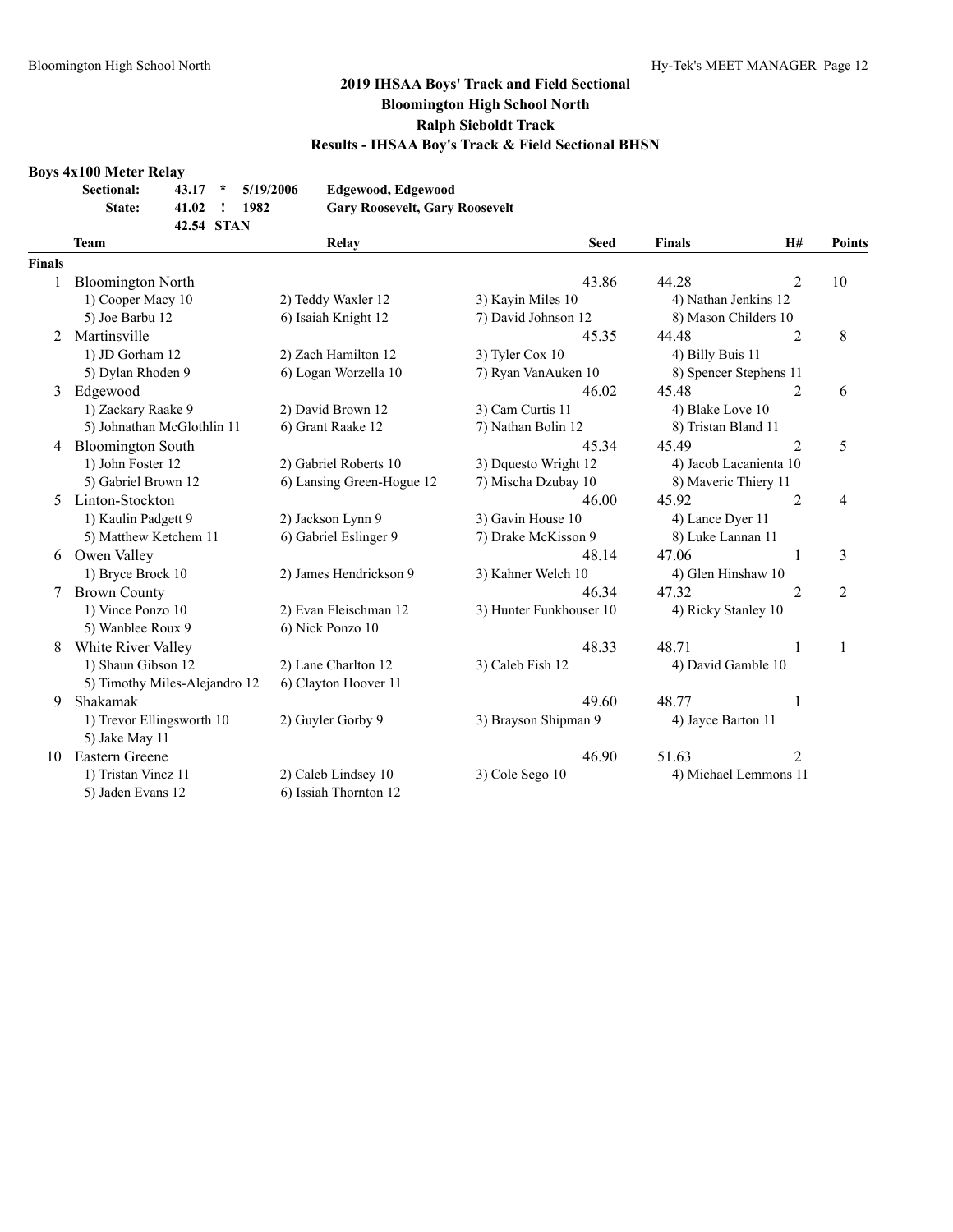#### **Boys 4x400 Meter Relay**

| Sectional: 3:22.60 * 5/18/2017 |                |               |           |
|--------------------------------|----------------|---------------|-----------|
| Sectional: 3:22.60             |                | $\mathcal{R}$ | 5/18/2017 |
| $\sim$ $\sim$                  | $2.12\times 1$ |               | 1000      |

**3:20.44 STAN**

**Sectional: 3:22.60 \* 5/18/2017 Bloomington North, Bloomington No. I Knight, K Sterner, W Jones, A Dallmann Sectional: 3:22.60 \* 5/18/2017 Bloomington North, Bloomington No. I Knight, K Sterner, W Jones, A Dallmann State: 3:13.66 ! 1980 Gary West Side, Gary West Side**

#### **Finals**

|      | <b>Team</b>                   | Relay                     | <b>Seed</b>            | <b>Finals</b>              | H#             | Points         |
|------|-------------------------------|---------------------------|------------------------|----------------------------|----------------|----------------|
| nals |                               |                           |                        |                            |                |                |
| 1    | <b>Bloomington North</b>      |                           | 3:25.36                | 3:25.75                    | 2              | 10             |
|      | 1) David Johnson 12           | 2) Paul Rushton 11        | 3) Teddy Waxler 12     | 4) Mason Childers 10       |                |                |
|      | 5) Isaiah Knight 12           | 6) Reece Lozano 9         | 7) Joe Barbu 12        | 8) Nathan Jenkins 12       |                |                |
| 2    | <b>Bloomington South</b>      |                           | 3:28.66                | 3:29.20                    | 2              | 8              |
|      | 1) Mischa Dzubay 10           | 2) Wilson Zinkan 12       | 3) Murry Ross-Harman 9 | 4) Daxton Schmidt 11       |                |                |
|      | 5) Lansing Green-Hogue 12     | 6) John Foster 12         | 7) Neal Alderson 10    | 8) John Gillard 11         |                |                |
| 3    | Edgewood                      |                           | 3:35.10                | 3:32.81                    | $\overline{2}$ | 6              |
|      | 1) Zackary Raake 9            | 2) Nathan Bolin 12        | 3) Izaiah Doering 11   | 4) Johnathan McGlothlin 11 |                |                |
|      | 5) Austin Haskett 12          | 6) Elliott Gough 10       | 7) David Brown 12      | 8) Luke Roland 11          |                |                |
| 4    | <b>Brown County</b>           |                           | 3:36.68                | 3:39.77                    | $\overline{2}$ | 5              |
|      | 1) Marino Dolph 12            | 2) Dale Phelps 12         | 3) Aidan Burt 10       | 4) Jackson McPheeters 12   |                |                |
|      | 5) Kody Walsh 9               | 6) Evan Fleischman 12     | 7) Nick Ponzo 10       |                            |                |                |
| 5    | White River Valley            |                           | 3:43.00                | 3:45.16                    | $\overline{2}$ | 4              |
|      | 1) Timothy Miles-Alejandro 12 | 2) Shaun Gibson 12        | 3) Jeff Oliver 9       | 4) Tanner Denham 11        |                |                |
|      | 5) Justus Lundy 12            | 6) Eli Crites 9           |                        |                            |                |                |
| 6    | Owen Valley                   |                           | 3:55.44                | 3:52.60                    |                | 3              |
|      | 1) Kahner Welch 10            | 2) James Hendrickson 9    | 3) Glen Hinshaw 10     | 4) Corbin Forston 11       |                |                |
|      | 5) Riley Brock 9              | 6) Skylor Adams 10        |                        |                            |                |                |
| 7    | Martinsville                  |                           | 3:46.50                | 3:56.77                    | 2              | $\overline{2}$ |
|      | 1) Michael Mayfield 11        | 2) Matthew Lafary 10      | 3) Logan Worzella 10   | 4) Gabe Roesli 12          |                |                |
|      | 5) Jalen Frye 12              | 6) Zach Hamilton 12       | 7) Riley Henson 12     |                            |                |                |
| 8    | <b>Eastern Greene</b>         |                           | 3:50.00                | 4:01.32                    |                | 1              |
|      | 1) Cory Cramer 11             | 2) Layton Anderson 12     | 3) William Valentine 9 | 4) Michael Lemmons 11      |                |                |
|      | 5) Jaden Evans 12             | 6) Issiah Thornton 12     |                        |                            |                |                |
| 9    | Shakamak                      |                           | 4:17.00                | 4:13.48                    |                |                |
|      | 1) Michael Miller 9           | 2) Trevor Ellingsworth 10 | 3) Jake May 11         | 4) Damien Lisman 11        |                |                |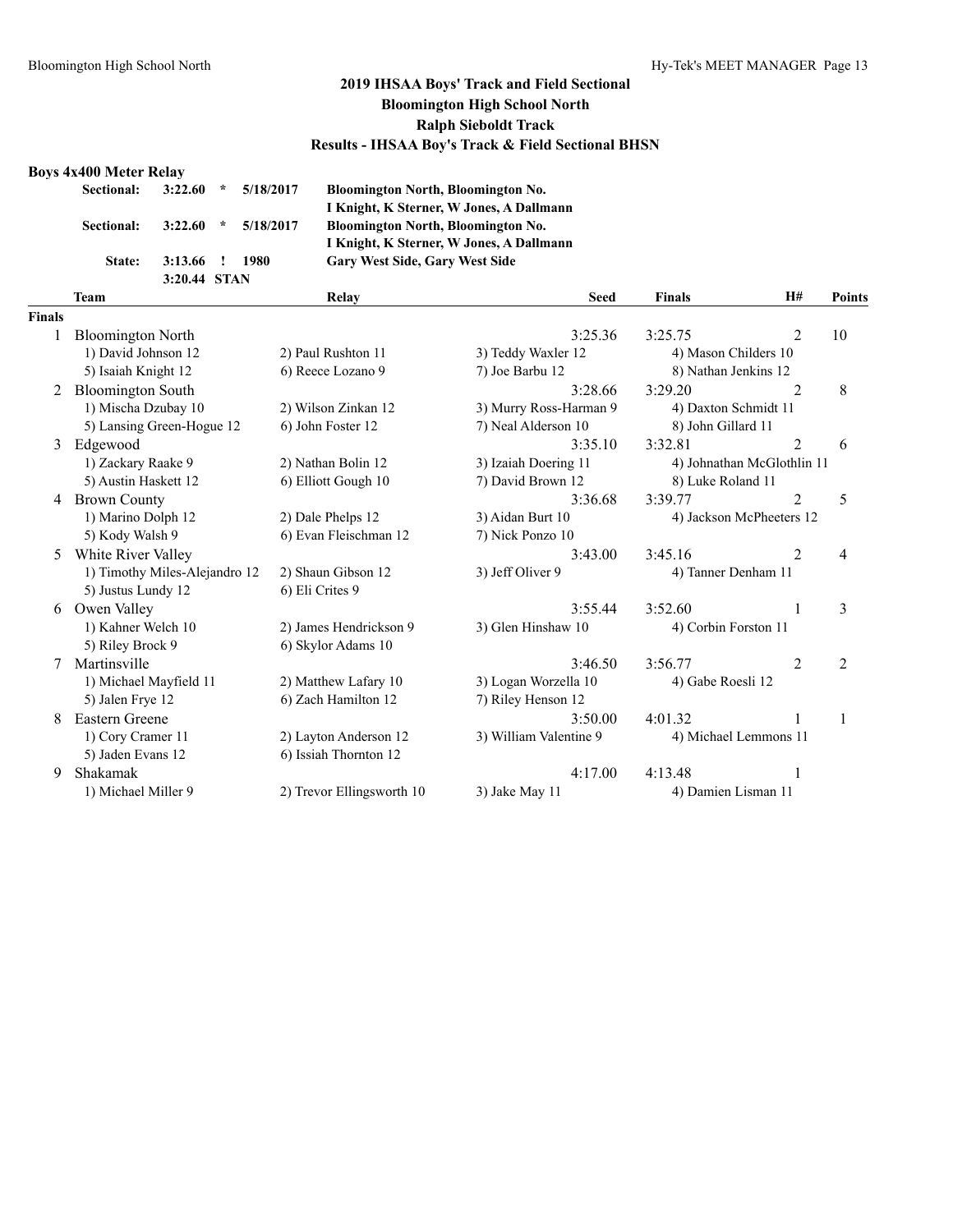#### **Boys 4x800 Meter Relay**

| Sectional: 7:57.97 * 5/17/2012 |                       |  |
|--------------------------------|-----------------------|--|
|                                | State: 7:38.62 ! 2011 |  |
|                                | 7:53.43 STAN          |  |

**Sectional: 7:57.97 \* 5/17/2012 Bloomington South, Bloomington South A Schreuder, M Loar, C Burks, J Huntoon State: 7:38.62 ! 2011 Lawrence Central, Lawrence Central**

|               | <b>Team</b>              | Relay                   | <b>Seed</b>            | <b>Finals</b>            | Points |
|---------------|--------------------------|-------------------------|------------------------|--------------------------|--------|
| <b>Finals</b> |                          |                         |                        |                          |        |
|               | <b>Bloomington South</b> |                         | 8:17.21                | 8:19.37                  | 10     |
|               | 1) Neal Alderson 10      | 2) Mitchell Clarke 12   | 3) Zachary Cornwell 11 | 4) Mason Moore 11        |        |
|               | 5) Ian Shaw 12           | 6) Wilson Zinkan 12     | 7) Luke Kidd 10        | 8) John Gillard 11       |        |
| $2^{1}$       | Martinsville             |                         | 8:45.60                | 8:32.37                  | 8      |
|               | 1) Gabe Roesli 12        | 2) Carson Heath 10      | 3) Jalen Frye 12       | 4) Riley Henson 12       |        |
|               | 5) Dylan Gardner 11      | 6) Logan Worzella 10    | 7) Griffin Worzella 9  |                          |        |
| 3             | <b>Bloomington North</b> |                         | 8:07.11                | 8:32.54                  | 6      |
|               | 1) Henry Streib 11       | 2) Griffin Bruce 9      | 3) Cole Weida 11       | 4) Nathaniel Dixon 11    |        |
|               | 5) Paul Rushton 11       | 6) Isaiah Hollars 12    | 7) Liam Arthur 9       | 8) Mason Childers 10     |        |
| 4             | White River Valley       |                         | 8:46.00                | 8:41.30                  | 5      |
|               | 1) Eli Crites 9          | 2) Blaine Gilstrap 11   | 3) Joseph Records 11   | 4) Tanner Denham 11      |        |
|               | 5) Justus Lundy 12       |                         |                        |                          |        |
| 5.            | <b>Brown County</b>      |                         | 8:54.70                | 8:44.37                  | 4      |
|               | 1) Marino Dolph 12       | 2) Aidan Burt 10        | 3) Waylon Patrick 9    | 4) Jackson McPheeters 12 |        |
|               | 5) Rhett Silbaugh 9      | 6) Cameron Fox 10       | 7) Jason Stratton 12   |                          |        |
| 6             | Edgewood                 |                         | 9:20.00                | 8:44.42                  | 3      |
|               | 1) Izaiah Doering 11     | 2) Aden-Michael Siek 10 | 3) Elliott Gough 10    | 4) Luke Roland 11        |        |
|               | 5) Dylan Robertson 10    | 6) Austin Haskett 12    | 7) Liam Nelson 11      | 8) Drew Fletcher 12      |        |
|               | Eastern Greene           |                         | 8:59.00                | 9:12.18                  | 2      |
|               | 1) Cory Cramer 11        | 2) William Valentine 9  | 3) Layton Anderson 12  | 4) Dustin Lester 10      |        |
|               | 5) Benjamin Lindsey 12   | 6) Jacob Lindsey 10     |                        |                          |        |
| 8             | Linton-Stockton          |                         | 10:11.00               | 10:05.00                 | 1      |
|               | 1) Samuel Feaster 10     | 2) Drew Smith 9         | 3) Eben McKee 9        | 4) Jonathan Hayden 10    |        |
|               | 5) Austin Gordon 12      | 6) Jordan Stahl 11      |                        |                          |        |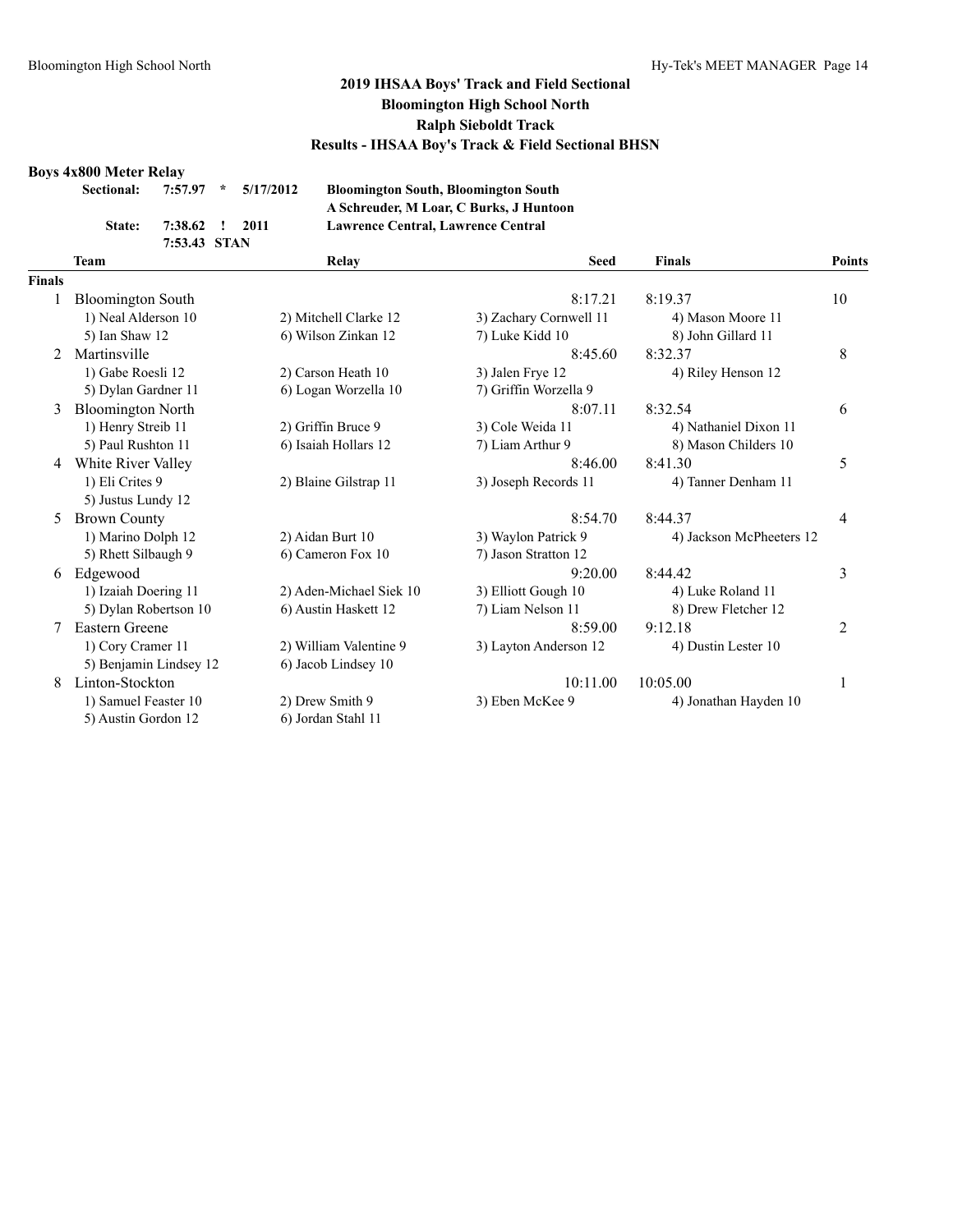#### **Boys High Jump**

| <b>Sectional:</b> |                | $6-10 \div 5/21/1997$ | <b>Kenneth Green, Bloomfield</b> |
|-------------------|----------------|-----------------------|----------------------------------|
| State:            | 7-01.25 ! 1977 |                       | <b>Jeff Woodard, New Albany</b>  |
|                   | 6-04.50 STAN   |                       |                                  |

|                   | Name                    |     | Yr School                | <b>Seed</b> | <b>Finals</b> | <b>Points</b> |
|-------------------|-------------------------|-----|--------------------------|-------------|---------------|---------------|
| <b>Finals</b>     |                         |     |                          |             |               |               |
|                   | David Brown             |     | 12 Edgewood              | $6 - 04.00$ | $6 - 04.00$   | 10            |
|                   | Grayson Rolen           |     | 12 Bloomington South     | $6 - 04.00$ | $J6-04.00$    | 8             |
| 3                 | Teddy Waxler            |     | 12 Bloomington North     | $6 - 04.00$ | $J6-04.00$    | 6             |
| 4                 | Samuel Robbins          |     | 12 Linton-Stockton       | $5 - 11.00$ | $6 - 00.00$   |               |
| 5.                | Jaysce Skinner          | 12. | Eastern Greene           | 6-01.00     | $5 - 10.00$   |               |
| 6                 | <b>Matthew Douglass</b> | 12. | Martinsville             | $5 - 10.00$ | $J5-10.00$    | 3             |
|                   | Bryce Brock             |     | 10 Owen Valley           | $6 - 00.00$ | $5 - 08.00$   | 2             |
| 8                 | Bailen Murphy           |     | 10 Bloomington North     | 5-08.00     | $J5-08.00$    |               |
| 9                 | Isaac Abram             | 11. | Eastern Greene           | 5-08.00     | $5 - 06.00$   |               |
| ---               | Dante Destefano         | 11. | Martinsville             | 5-06.00     | <b>NH</b>     |               |
| ---               | Kolin Repass            |     | 11 Edgewood              | 5-04.00     | NH            |               |
| $\qquad \qquad -$ | Dale Phelps             | 12. | <b>Brown County</b>      | 5-04.00     | NH            |               |
|                   | <b>Gabriel Brown</b>    | 12  | <b>Bloomington South</b> | $5 - 10.00$ | NH            |               |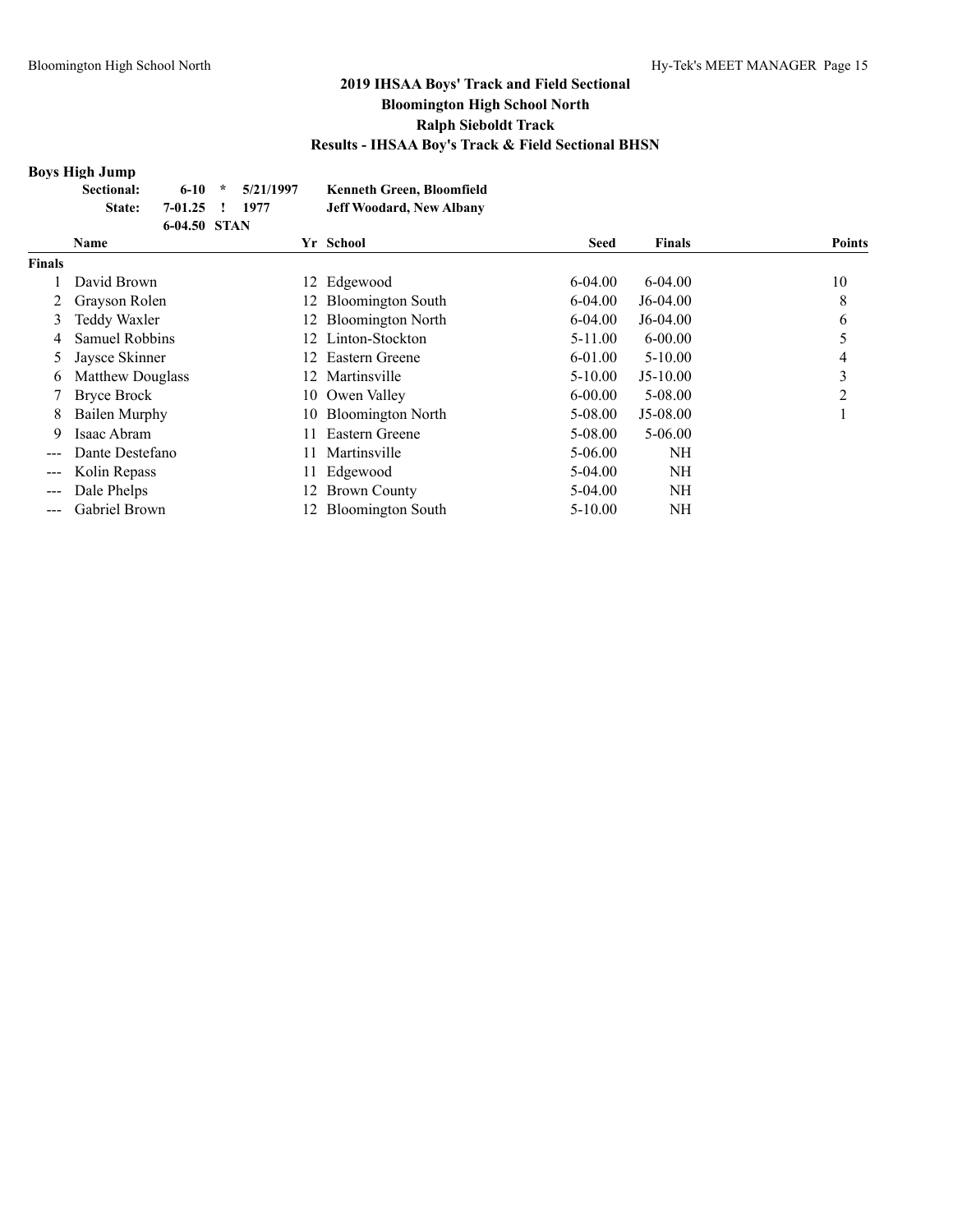#### **Boys Pole Vault**

| Sectional: |               | $17-06$ * $5/21/2015$ | Deakin Volz, Bloomington South |
|------------|---------------|-----------------------|--------------------------------|
| State:     | $17-06$ !     | 2015                  | Deakin Volz, Bloomington South |
|            | 14-04.00 STAN |                       |                                |

|        | <b>Name</b>           |     | Yr School                | <b>Seed</b>  | <b>Finals</b> | <b>Points</b>  |
|--------|-----------------------|-----|--------------------------|--------------|---------------|----------------|
| Finals |                       |     |                          |              |               |                |
|        | Carter LaCoursiere    | 12  | Owen Valley              | $12 - 06.00$ | 13-06.00      | 10             |
|        | Ethan Hensley         |     | <b>Bloomington South</b> | 13-00.00     | 13-00.00      | 7              |
|        | Evan Slover           |     | 12 Linton-Stockton       | 12-06.00     | 13-00.00      |                |
| 4      | <b>Ricky Stanley</b>  | 10. | <b>Brown County</b>      | 10-06.00     | $11-06.00$    |                |
| 5      | <b>Quinten Carney</b> |     | <b>Bloomington South</b> | $11 - 00.00$ | $J11-06.00$   | 4              |
| 6      | Matt Taylor           | 10- | <b>Bloomington North</b> | $10 - 06.00$ | $11 - 00.00$  | 3              |
|        | Isaac Hudson          |     | Eastern Greene           | $11-00.00$   | 10-06.00      | $\mathfrak{D}$ |
| 8      | Evan Fleischman       |     | 12 Brown County          | $10 - 06.00$ | $J10-06.00$   |                |
| 9      | Wyatt Blake           |     | 12 Edgewood              | $11-06.00$   | $10 - 00.00$  |                |
| 9      | Adam Anderson         | 10  | Eastern Greene           | 10-06.00     | $10 - 00.00$  |                |
| 11     | Abdu Khodikhojaev     |     | 10 Bloomington North     | $9 - 00.00$  | $J10-00.00$   |                |
| 12     | Caleb Fish            |     | White River Valley       | 9-06.00      | $9 - 00.00$   |                |
| 13     | Justus Lundy          |     | White River Valley       | $9 - 00.00$  | $J9-00.00$    |                |
| ---    | Jarrod Robbins        |     | Edgewood                 | 8-06.00      | NH            |                |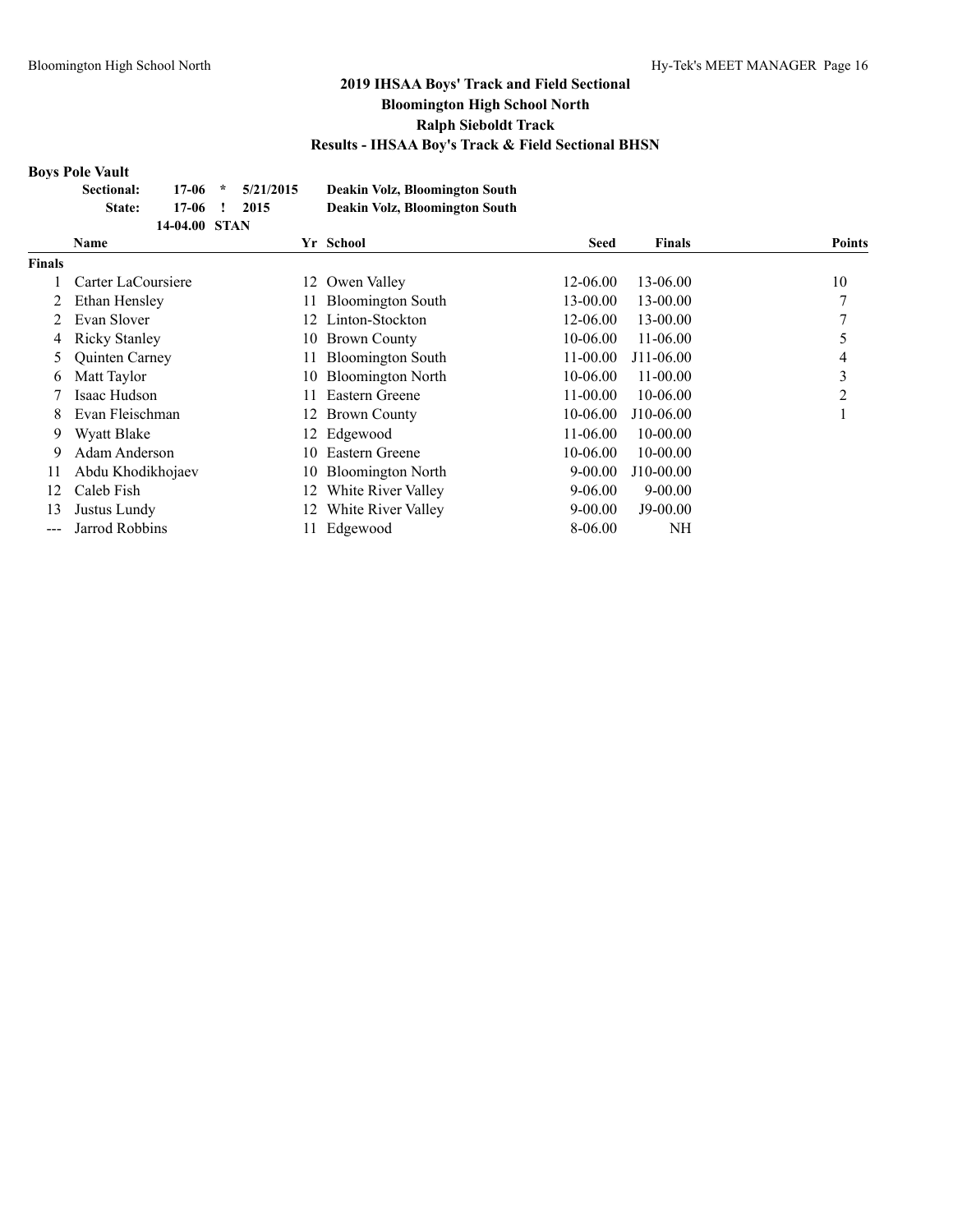#### **Boys Long Jump**

| -------<br><b>Sectional:</b> |                        | $23-04$ * $5/20/1971$ | <b>Steve Cobb, Bedford North Lawrence</b> |
|------------------------------|------------------------|-----------------------|-------------------------------------------|
|                              | State: 24-07.75 ! 1995 |                       | Frank Young, Kokomo                       |
|                              | 22-04.75 STAN          |                       |                                           |

|        | Name              |     | Yr School                | <b>Seed</b>  | <b>Finals</b> | H# | <b>Points</b> |
|--------|-------------------|-----|--------------------------|--------------|---------------|----|---------------|
| Finals |                   |     |                          |              |               |    |               |
|        | Nathan Jenkins    | 12  | <b>Bloomington North</b> | 21-02.00     | 21-05.00      |    | 10            |
|        | David Brown       | 12  | Edgewood                 | 22-03.00     | 21-01.25      |    | 8             |
| 3      | Grayson Rolen     | 12. | <b>Bloomington South</b> | 21-01.50     | 20-11.00      |    | 6             |
| 4      | Maveric Thiery    |     | <b>Bloomington South</b> | $21 - 04.00$ | 20-02.00      |    | 5             |
| 5      | Jaysce Skinner    | 12  | Eastern Greene           | 20-03.00     | 19-06.75      |    | 4             |
| 6      | Lance Dyer        | 11. | Linton-Stockton          | 20-03.00     | 19-02.75      |    | 3             |
|        | Kody Walsh        | 9   | <b>Brown County</b>      | 18-06.00     | 19-01.00      |    | 2             |
| 8      | <b>Blake Love</b> |     | 10 Edgewood              | 19-03.00     | 18-11.00      |    |               |
| 9      | Kayin Miles       |     | 10 Bloomington North     | 19-08.00     | 18-07.50      |    |               |
| 10     | Wanblee Roux      | 9   | <b>Brown County</b>      | 17-07.00     | 18-04.00      |    |               |
| 10     | Kahner Welch      |     | 10 Owen Valley           | 18-00.50     | 18-04.00      |    |               |
| 12     | Silas McFarland   | 9.  | Martinsville             | 17-04.50     | 17-07.25      | 2  |               |
| 13     | Shaun Gibson      | 12  | White River Valley       | 19-00.00     | 17-01.00      |    |               |
| 14     | Peyton Rhoden     | 12  | Martinsville             | 16-11.00     | 16-08.00      | 2  |               |
| 15     | Layton Anderson   | 12  | Eastern Greene           | 17-06.00     | 16-03.50      | 2  |               |
| 16     | Hunter Neukam     | 9   | Bloomfield               | 16-10.00     | 15-07.75      | 2  |               |
|        | Landen Myers      | 9   | Bloomfield               | 16-01.00     | 15-05.50      | 2  |               |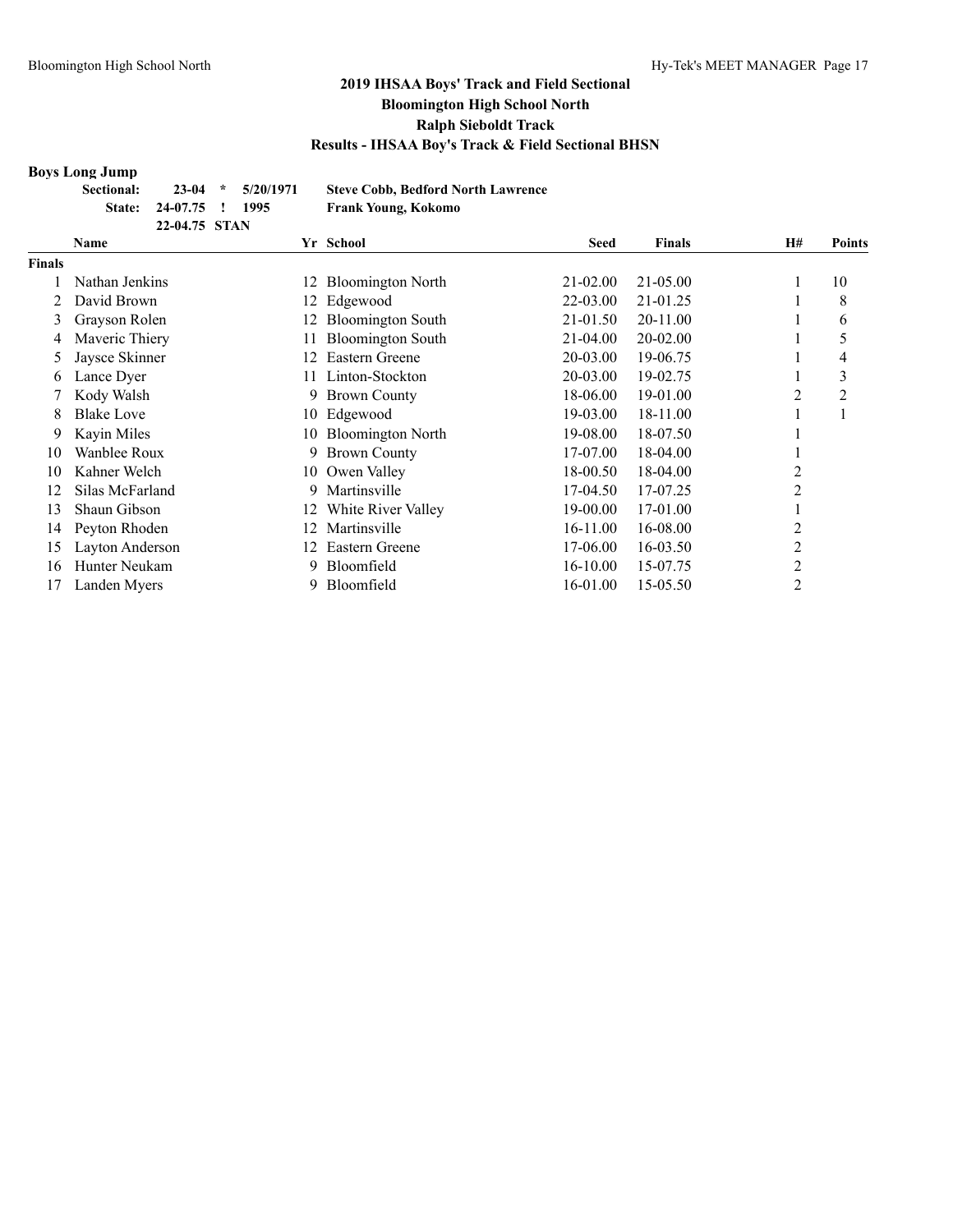#### **Boys Shot Put**

| Sectional:    |               | $60-07.50$ * $5/17/2012$ | Onyi Afoaku, Bloomington North |
|---------------|---------------|--------------------------|--------------------------------|
| <b>State:</b> | 66-08.50 !    | 1997                     | Jeremy Allen, Pike             |
|               | 53-05.50 STAN |                          |                                |

|        | Name                    |     | Yr School                | <b>Seed</b> | <b>Finals</b> | <b>H#</b>      | <b>Points</b>  |
|--------|-------------------------|-----|--------------------------|-------------|---------------|----------------|----------------|
| Finals |                         |     |                          |             |               |                |                |
|        | Parker Lucas            | 11  | <b>Bloomington North</b> | 51-08.25    | 51-11.00      | 2              | 10             |
|        | Nate Moore              |     | <b>Bloomington North</b> | 47-02.00    | 50-00.00      | 2              | 8              |
| 3      | Payton Jackson          | 12  | White River Valley       | 45-08.00    | 47-10.50      | 2              | 6              |
| 4      | Silas Robbins           |     | Linton-Stockton          | 45-07.50    | 47-09.50      | 2              | 5              |
| 5      | <b>Tyler Welty</b>      | 12  | Edgewood                 | 44-07.00    | 46-09.75      | 2              | 4              |
| 6      | <b>Bryce Brock</b>      | 10  | Owen Valley              | 42-09.50    | 45-08.75      |                | 3              |
|        | <b>Andrew Miller</b>    | 11. | Shakamak                 | 44-00.00    | 44-04.00      | $\overline{c}$ | $\overline{c}$ |
| 8      | <b>Zaric Priest</b>     | 12  | Edgewood                 | 41-03.00    | $43 - 05.00$  |                |                |
| 9      | Colin Prince            |     | <b>Bloomington South</b> | 43-09.50    | 42-06.25      | 2              |                |
| 10     | Jason Childress         | 12. | Eastern Greene           | 43-08.00    | $42 - 02.50$  | $\overline{c}$ |                |
| 11     | Gage Baker              |     | Eastern Greene           | 43-01.00    | 41-11.50      |                |                |
| 12     | Kye Hatton              | 12  | Martinsville             | 44-10.00    | 41-09.50      | $\overline{c}$ |                |
| 13     | Jonathan Clevenger      | 11  | White River Valley       | 45-06.00    | $41 - 06.00$  | 2              |                |
| 14     | <b>Riley Brock</b>      | 9.  | Owen Valley              | 36-01.50    | 41-03.25      |                |                |
| 15     | AJ Sipes                |     | Bloomfield               | 41-05.00    | 40-07.00      |                |                |
| 16     | Layton Mosier           | 12  | <b>Brown County</b>      | 44-02.00    | 39-03.50      |                |                |
| 17     | Hunter Boldrey          |     | Linton-Stockton          | 38-03.00    | 39-00.00      |                |                |
| 18     | Ben Marino              | 12  | Martinsville             | 40-02.00    | 38-03.00      |                |                |
| 19     | Mitchell Anderson-Corns |     | <b>Bloomington South</b> | 38-03.00    | 37-01.75      |                |                |
| 20     | Nick Roman              |     | <b>Brown County</b>      | 32-06.00    | 30-07.25      |                |                |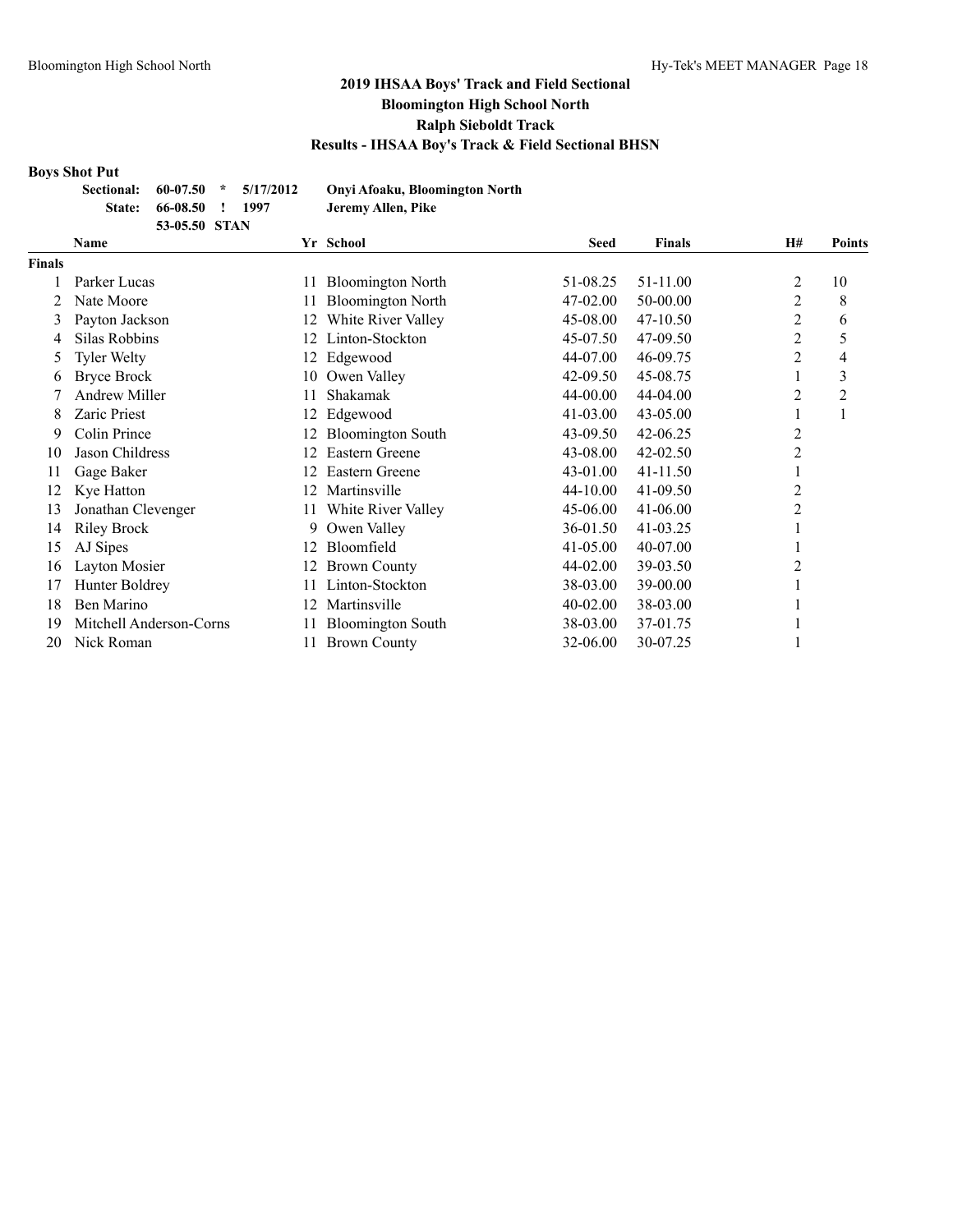#### **Boys Discus Throw**

|               | Sectional:<br>State: | $201 - 10$<br>217-01<br>159-10 STAN | $\star$ | 5/19/2011<br>1993 |     | <b>Gabe Hull, Bloomington South</b><br><b>John Schulte, Hanover Central</b> |        |                  |                |               |
|---------------|----------------------|-------------------------------------|---------|-------------------|-----|-----------------------------------------------------------------------------|--------|------------------|----------------|---------------|
|               | <b>Name</b>          |                                     |         |                   |     | Yr School                                                                   | Seed   | <b>Finals</b>    | <b>H#</b>      | <b>Points</b> |
| <b>Finals</b> |                      |                                     |         |                   |     |                                                                             |        |                  |                |               |
|               | Parker Lucas         |                                     |         |                   | 11  | <b>Bloomington North</b>                                                    | 154-00 | 154-10.00        |                | 10            |
|               | Silas Robbins        |                                     |         |                   | 12. | Linton-Stockton                                                             | 143-04 | 148-11.00        | 2              | 8             |
|               | Noah Ponce           |                                     |         |                   |     | <b>Bloomington North</b>                                                    |        | 154-05 148-09.00 | 2              | 6             |
|               | Clayton Hoover       |                                     |         |                   | 11  | White River Valley                                                          | 149-07 | 141-06.00        | 2              |               |
|               | Colin Prince         |                                     |         |                   | 12. | <b>Bloomington South</b>                                                    | 129-06 | 129-10.00        | $\overline{c}$ | 4             |
| 6             | <b>Tyler Welty</b>   |                                     |         |                   |     | 12 Edgewood                                                                 | 123-01 | 128-01.00        | $\overline{2}$ | 3             |
|               | Layton Mosier        |                                     |         |                   |     | 12 Brown County                                                             | 132-09 | 125-06.00        | 2              | 2             |
| 8.            | Jackson Kluesner     |                                     |         |                   |     | Martinsville                                                                | 126-11 | 123-00.00        | 2              |               |
| 9             | Dalton Smith         |                                     |         |                   |     | Linton-Stockton                                                             | 122-06 | 122-07.00        | $\overline{2}$ |               |

| 8   | Jackson Kluesner           | 11 | Martinsville          | 126-11     | 123-00.00        | 2 |  |
|-----|----------------------------|----|-----------------------|------------|------------------|---|--|
| 9.  | Dalton Smith               |    | 11 Linton-Stockton    |            | 122-06 122-07.00 | 2 |  |
| 10  | Malachi Pringle            |    | 10 Martinsville       |            | 131-06 120-08.00 | 2 |  |
| 11  | Anthony Merz               |    | 10 Owen Valley        | 87-07      | 117-03.00        |   |  |
|     | 12 Bryan Rippy             |    | 9 Eastern Greene      | 94-03      | $112 - 04.00$    |   |  |
| 13. | Evan O'Connor              |    | 11 Edgewood           | $111 - 10$ | 111-09.00        |   |  |
|     | 14 Andrew Ellett           |    | 10 White River Valley |            | 116-06 110-06.00 |   |  |
|     | 15 Gage Baker              |    | 12 Eastern Greene     | 119-08     | 104-11.00        | 2 |  |
|     | 16 Mitchell Anderson-Corns |    | 11 Bloomington South  | 100-00     | $101 - 00.00$    |   |  |
| 17  | Aiden Clark                |    | 10 Owen Valley        | $94-00$    | 96-08.00         |   |  |
| 18  | Andrew Miller              | 11 | Shakamak              | $102 - 02$ | 94-00.00         |   |  |
| 19  | Guyler Gorby               | 9. | Shakamak              | $95-04$    | 92-07.00         |   |  |
|     | 20 Dawson Lambert          |    | 10 Brown County       | 85-07      | 81-06.00         |   |  |